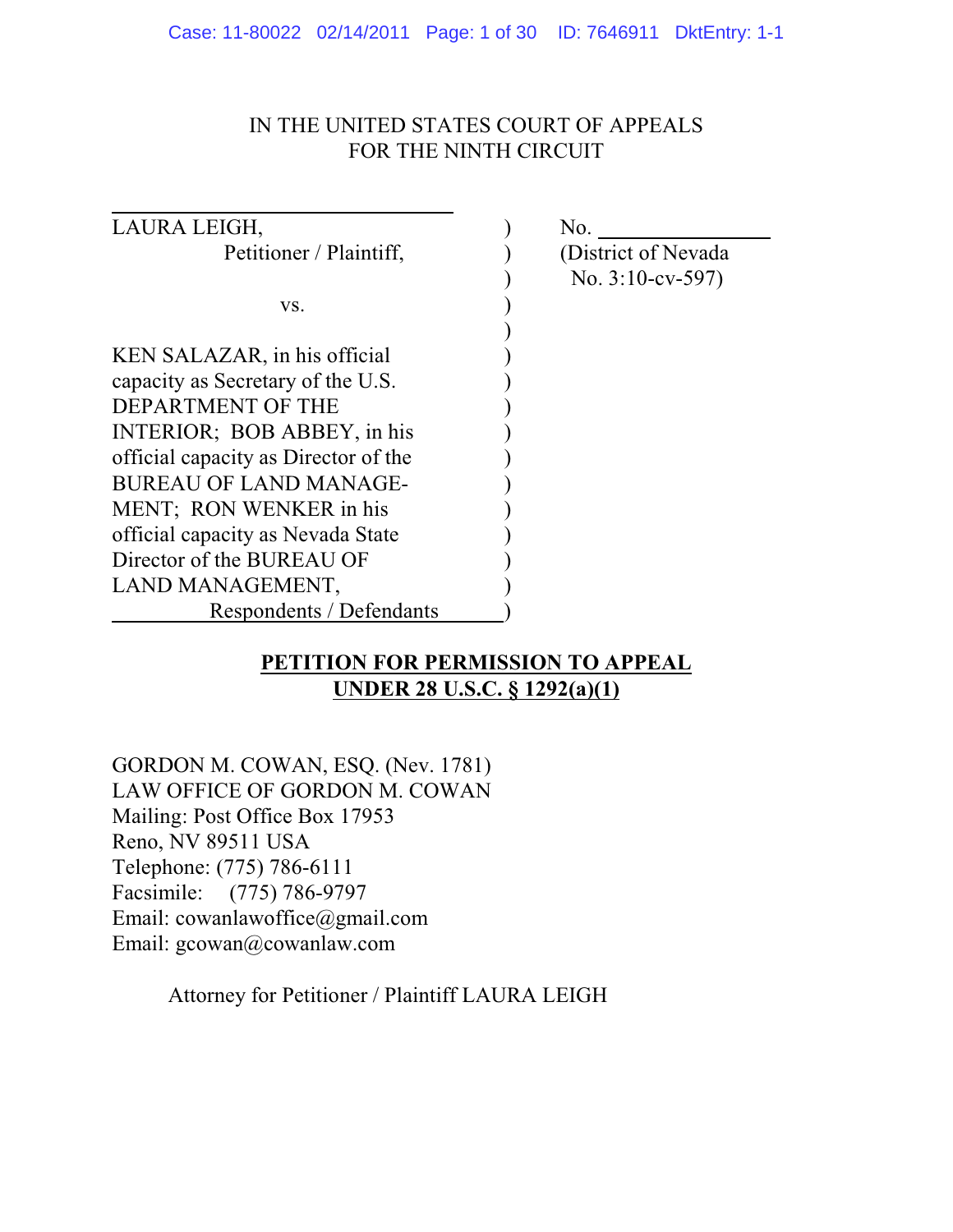# **CORPORATE DISCLOSURE STATEMENT**

Petitioner LAURA LEIGH is a journalist and photojournalist. Her legal efforts are supported in part by Grass Roots Horse, a 501( c) (3) nonprofit corporation whose principal place of business is in Connecticut. Grass Roots Horse has no subsidiary, parent or affiliate entity.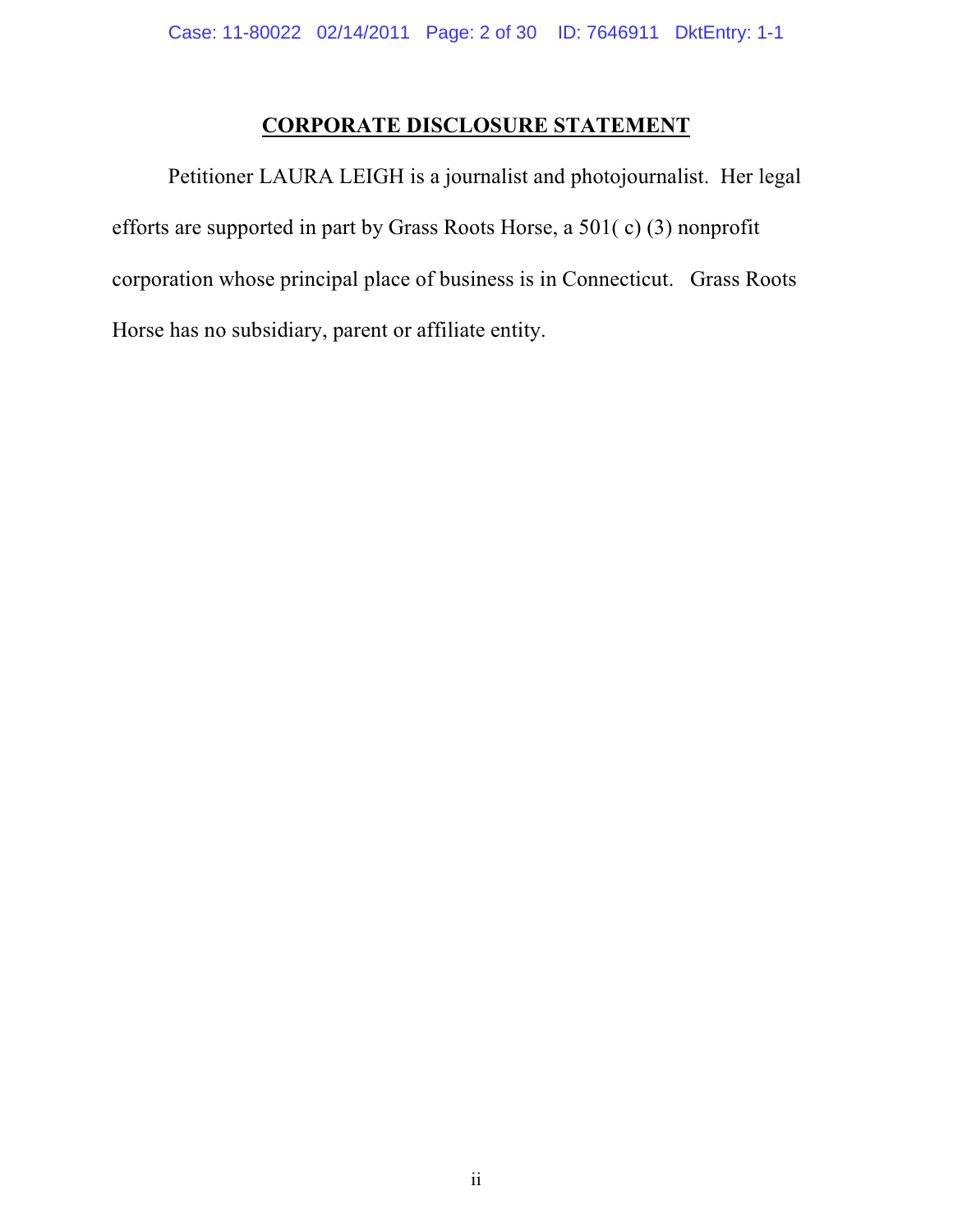# **TABLE OF CONTENTS**

|                                                                                                                                                                                                                                                                         | $\overline{11}$ |
|-------------------------------------------------------------------------------------------------------------------------------------------------------------------------------------------------------------------------------------------------------------------------|-----------------|
|                                                                                                                                                                                                                                                                         | iv              |
|                                                                                                                                                                                                                                                                         | $\overline{2}$  |
|                                                                                                                                                                                                                                                                         | 3               |
| Restricted access to view wild horse warehousing                                                                                                                                                                                                                        | $\overline{4}$  |
|                                                                                                                                                                                                                                                                         | 5               |
|                                                                                                                                                                                                                                                                         | 6               |
|                                                                                                                                                                                                                                                                         | 6               |
|                                                                                                                                                                                                                                                                         | 7               |
|                                                                                                                                                                                                                                                                         | 9               |
|                                                                                                                                                                                                                                                                         | 10              |
| Question 1<br>Is the district court's inaction or refusal to act on the<br>Respondent's request for Preliminary Injunction tantamount<br>to a denial of the requested relief, allowing the Petitioner to                                                                | 10              |
| Question 2<br>Shall prior restraints be permitted against members of the<br>press or public by denying their access to observe government<br>activity which in practice, effectively bars the publication of<br>materials with respect to their coverage of newsworthy, |                 |
|                                                                                                                                                                                                                                                                         | 10              |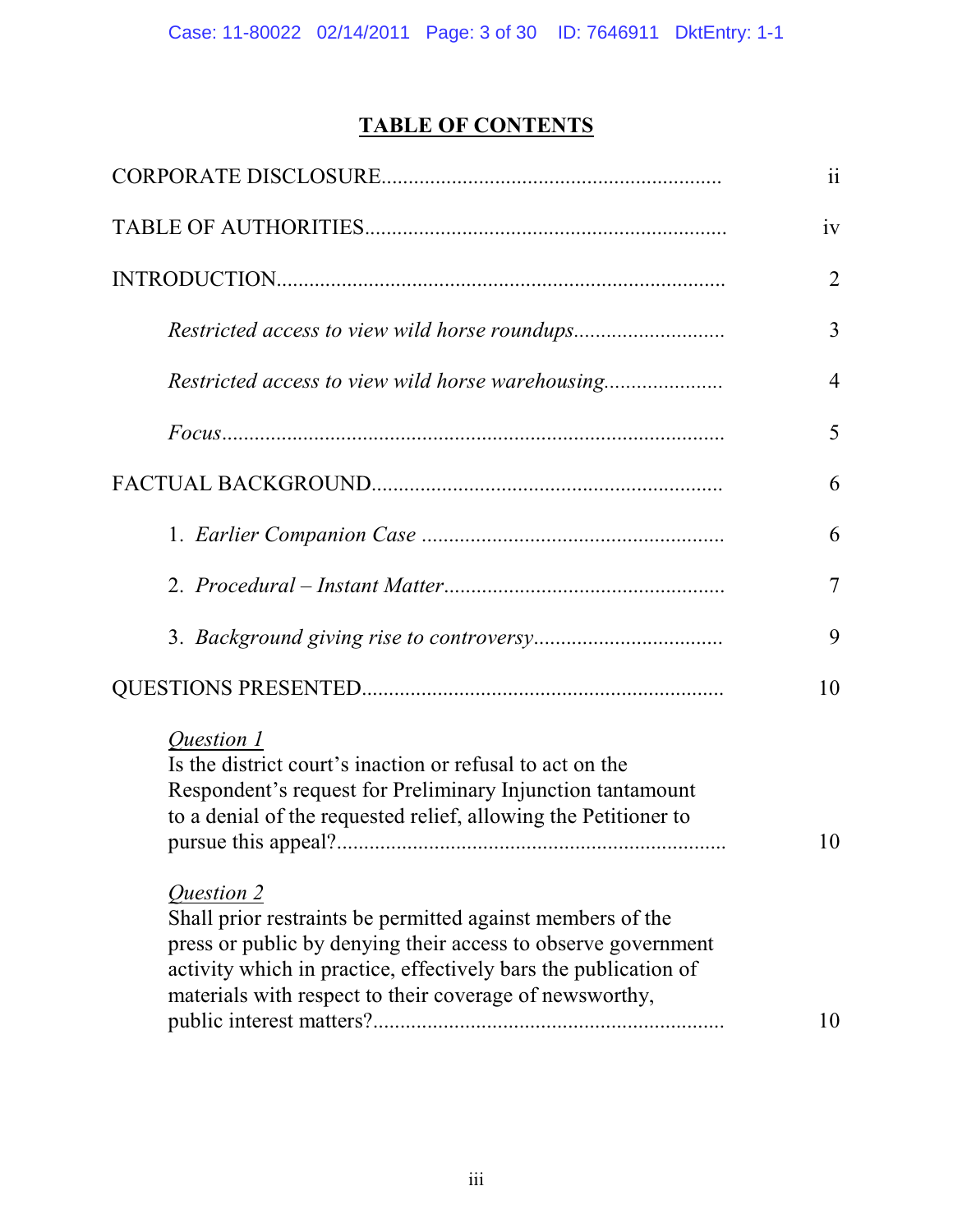|    | Question 3<br>Does a district court abuse its discretion when erroneously<br>applying "mootness" to forego review of requested injunctive<br>relief where the offending conduct, causing irreparable harm, | 11 |
|----|------------------------------------------------------------------------------------------------------------------------------------------------------------------------------------------------------------|----|
|    | Question 4<br>Has Ms Leigh met her burden such that a preliminary                                                                                                                                          |    |
|    |                                                                                                                                                                                                            | 11 |
|    |                                                                                                                                                                                                            | 11 |
|    | REASONS WHY APPEAL SHOULD BE PERMITTED                                                                                                                                                                     | 11 |
| 1. | The inaction of the District Court amounts to a denial of<br>Petitioner's requested preliminary injunctive relief                                                                                          | 12 |
| 2. | Fundamental notions of free speech, of expression and<br>freedom of the press to report government activity are                                                                                            | 12 |
| 3. | The district court abused its discretion where the record<br>aptly demonstrates Petitioner's immediate entitlement to                                                                                      | 14 |
|    |                                                                                                                                                                                                            | 15 |
|    |                                                                                                                                                                                                            | 16 |
|    |                                                                                                                                                                                                            | 20 |
|    |                                                                                                                                                                                                            | 21 |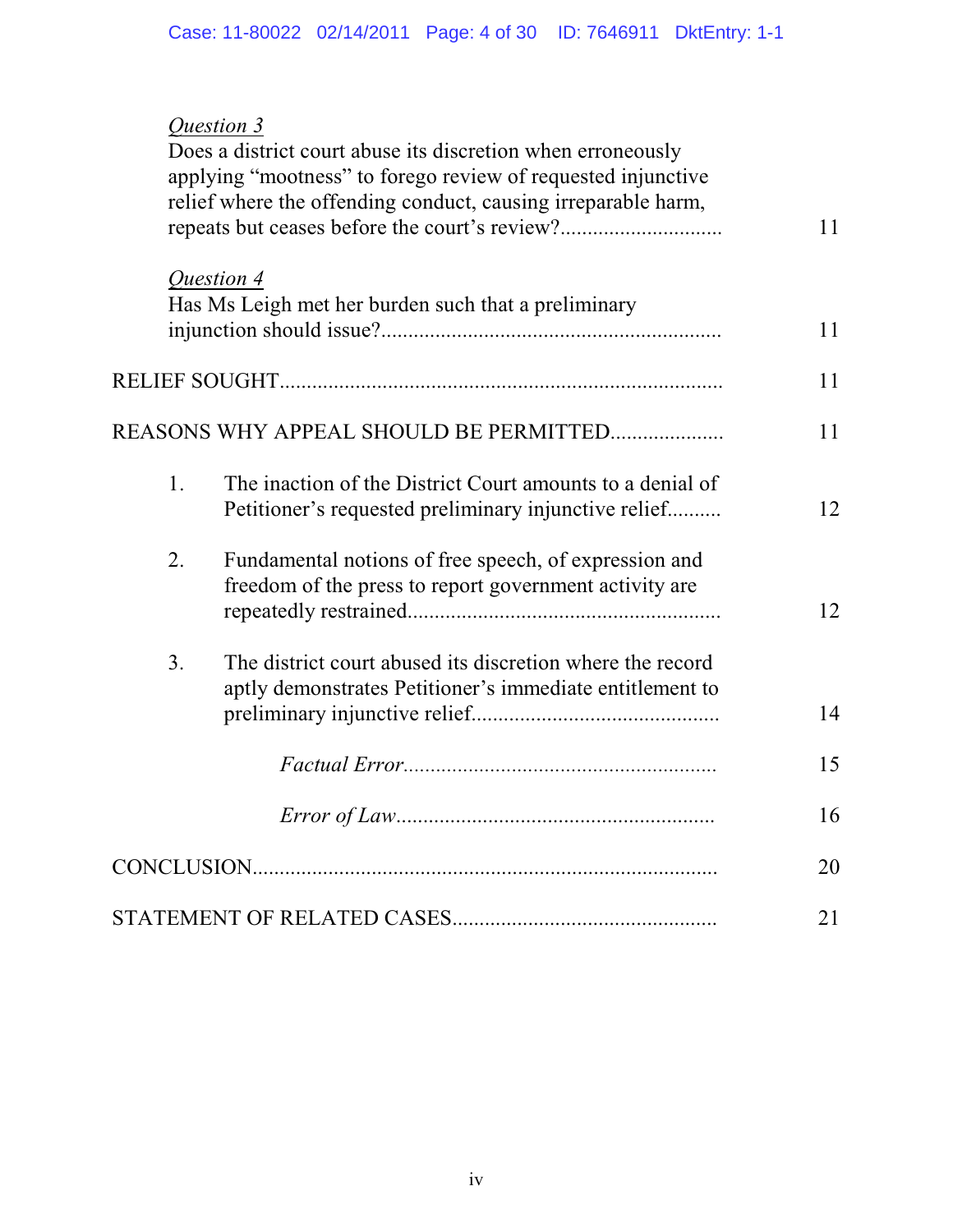# **TABLE OF AUTHORITIES**

# **Cases**

|                                                                                                                                                       | Page   |
|-------------------------------------------------------------------------------------------------------------------------------------------------------|--------|
| Alliance For The Wild Rockies v. Cottrell,<br>$\frac{1}{\sqrt{15}}$ F. 3d $\frac{1}{\sqrt{15}}$ , 2011 WL 208360 (9 <sup>th</sup> Cir. 2011)(en banc) | 18     |
| Bantam Books, Inc. v. Sullivan,<br>372 U.S. 58, 70, 83 S. Ct. 631, 639, 9 L. Ed 2d 584 (1963)                                                         | 14     |
| Cal. Pharmacists Ass'n v. Maxwell-Jolly,                                                                                                              | 19, 20 |
| Carroll v. President and Comm'rs of Princess Anne,<br>393 U.S. 175, 89 S. Ct. 347, 21 L. Ed. 2d 325 (1968)                                            | 14     |
| CBS Inc. et al. v. Davis,<br>510 U.S. 1315, 114 S. Ct. 912, 127 L. Ed 2d 358 (1994)                                                                   | 14     |
| Cedar Coal Co. v. United Mine Workers,                                                                                                                | 12     |
| Chalk v. U.S. District Court,                                                                                                                         | 15     |
| Elrod v. Burns,<br>427 U.S. 347, 373, 96 S. Ct. 2673, 49 L. Ed. 2d 547 (1976)                                                                         | 17, 18 |
| Freedman v. Maryland,<br>380 U.S. 51, 85 S. Ct. 734, 13 L. Ed. 2d 649 (1965)                                                                          | 14     |
| Lands Council v. McNair,                                                                                                                              | 15     |
| Levine v. U.S. Dist. Court for Cent. Dist. of California,                                                                                             | 14, 20 |
| McCoy v. Louisiana State Bd. of Educ.,                                                                                                                | 12     |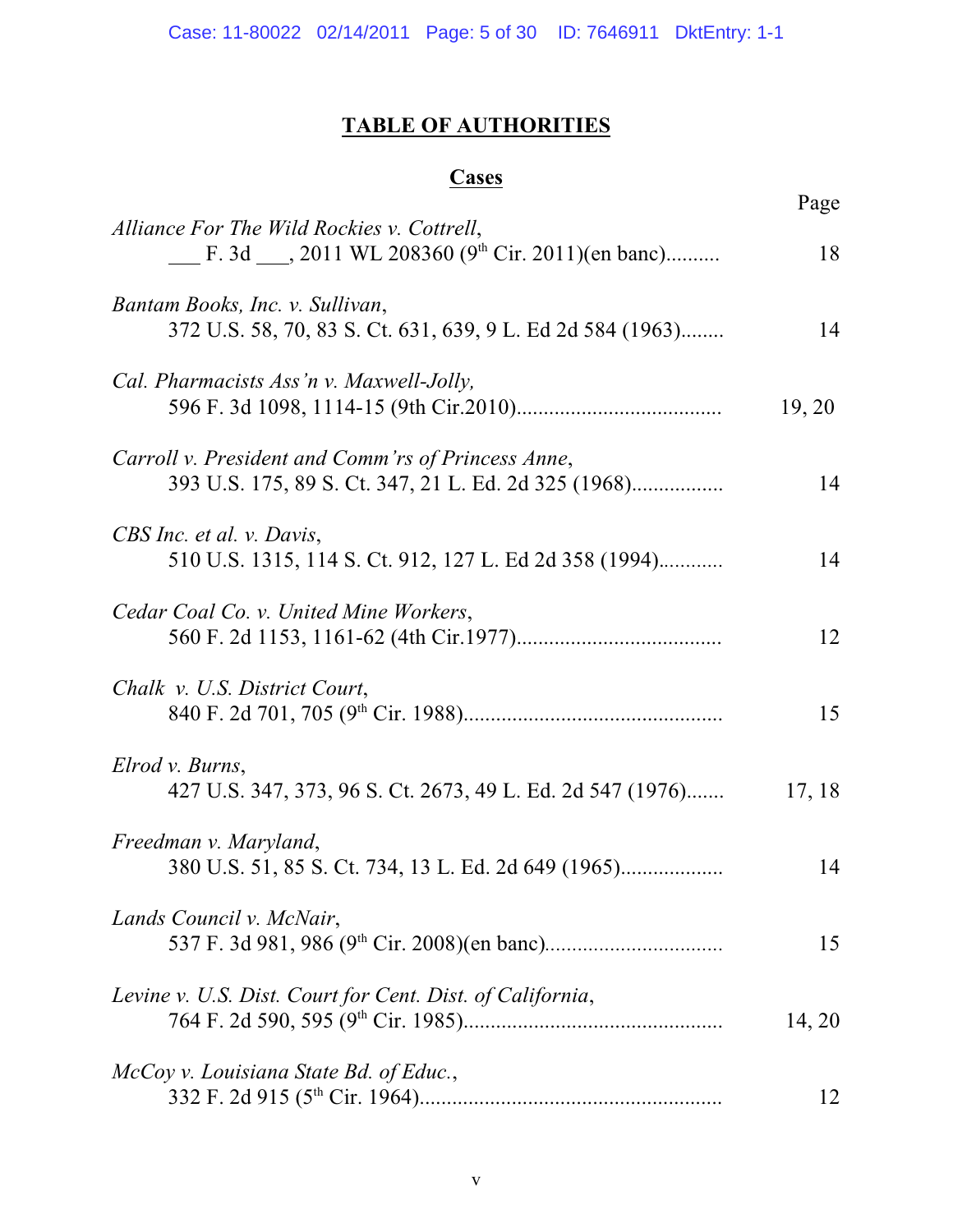| Mt. Graham Red Squirrel v. Madigan,                                                                               | 1, 12  |
|-------------------------------------------------------------------------------------------------------------------|--------|
| Nebraska Press Ass'n v. Stuart,<br>472 U.S. 539, 96 S. Ct. 2791, 49 L. Ed. 2d, 683 (1976)                         | 14     |
| New York Times v. U.S.,<br>403 U.S. 713, 717, 91 S. Ct. 2140, 29 L. Ed. 2d 822 (1971) 5, 6, 13, 14                |        |
| Organization for a Better Austin v. Keefe,<br>402 U.S. 415, 419, 91 S. Ct. 1575, 1577-78,                         | 14     |
| Pittsburgh Press v. Pttsburgh Comm'n on Human Relations,<br>413 U.S. 376, 93 S. Ct. 2553, 37 L. Ed. 2d 669 (1973) | 14     |
| Porter v. Califano,                                                                                               | 14, 17 |
| Rolo v. General Devel. Corp.,                                                                                     | 12     |
| Small v. Operative Plasters' and Cement Masons'<br>International Ass'n Local 200 AFL,                             | 14     |
| Sammartano v. First Judicial District Court,<br>in and for County of Carson City,                                 | 17     |
| SOC, Inc. v. County of Clark,                                                                                     | 17     |
| U.S. $v.$ Lynd,                                                                                                   | 12     |
| Winter v. Natural Resources Defense Council,<br>555 U.S. 7, 129 S. Ct. 365, 172 L. Ed. 2d 249 (2008)              | 18     |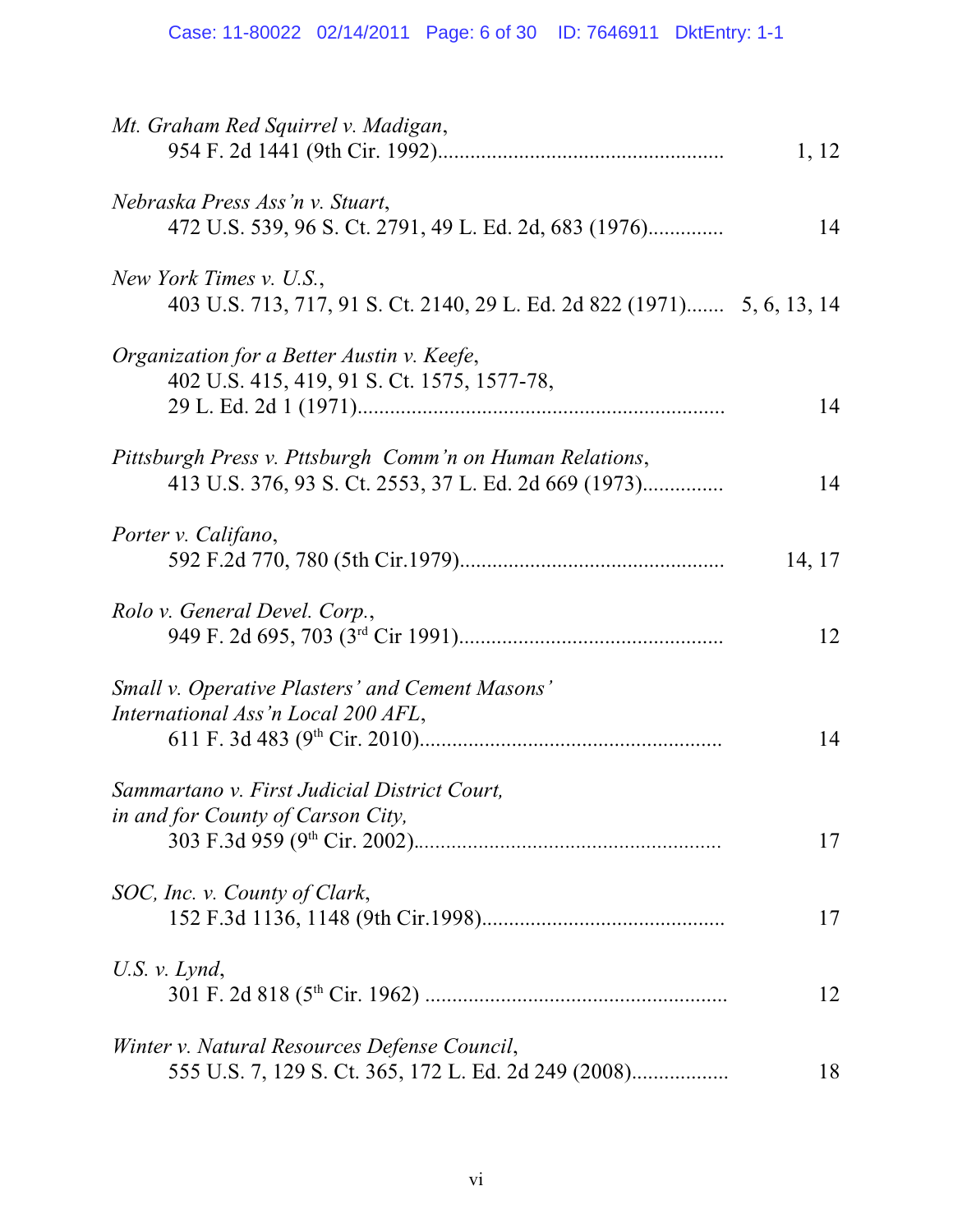# **Statutes, Rules and Codes**

| United States Constitution,                              |              |
|----------------------------------------------------------|--------------|
|                                                          | 12           |
| <b>United States Code</b>                                |              |
|                                                          |              |
|                                                          | 5, 10        |
| <b>Federal Rules of Appellate Procedure</b>              |              |
|                                                          | $\mathbf{1}$ |
|                                                          | $\mathbf{1}$ |
| Ninth Circuit Rule                                       |              |
|                                                          | 21           |
| Federal Rules of Civil Procedure                         | 8, 14        |
| <b>Acts and Public Laws</b>                              |              |
| The Wild Free-Roaming Horses and Burro Act of 1971,      | 5, 10        |
| <b>Treatises</b>                                         |              |
|                                                          |              |
| 11 C. Wright & A. Miller, Federal Practice and Procedure | 12           |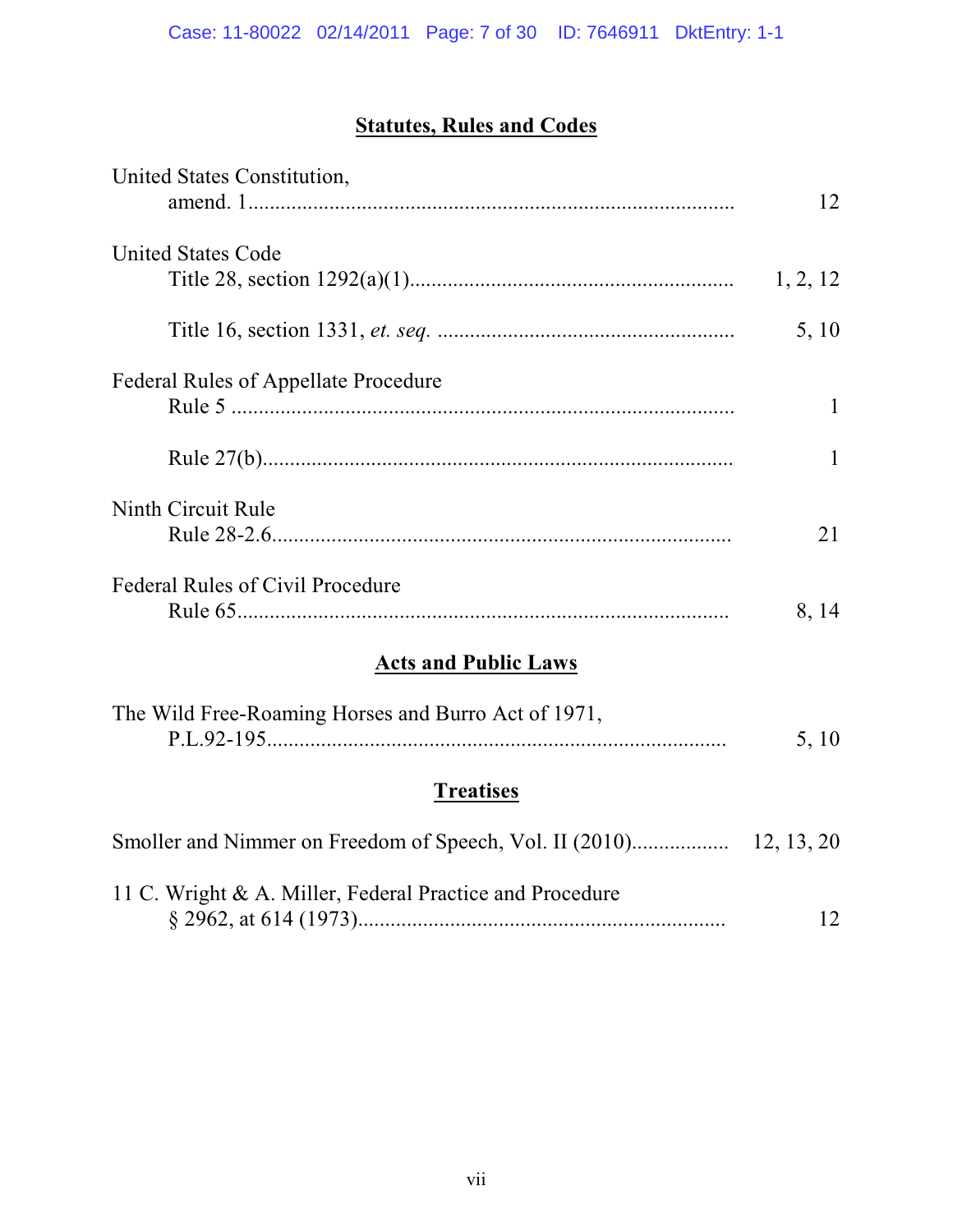### **PETITION FOR PERMISSION TO APPEAL UNDER 28 U.S.C. § 1292(a)(1)**

Pursuant to 28 U.S.C. § 1292(a)(1), and Rules 5 and 27(b) of the Federal Rules of Appellate Procedure, Laura Leigh respectfully petitions this Court for permission to immediately appeal from the district court's inaction or refusal to rule or decide Petitioner's Amended Motion for Preliminary Injunction sought some four months past (filed October 1, 2010 as Docket No. 16). (See District Court Civil Docket for case 3:10-cv-597 at **Exhibit "1"**) ("Docket").

An immediate interlocutory appeal should be allowed for these reasons:

1. The District court's inaction or refusal to rule is in effect, a denial of the Petitioner's requested preliminary injunctive relief. Jurisdiction to the court is granted under 28 U.S.C. § 1292(a)(1), allowing appeals from among other actions of district courts in, "[r]efusing or dissolving injunctions." See, *Mt. Graham Red Squirrel v. Madigan*, 954 F. 2d 1441 (9th Cir. 1992).

2. Denial of the requested relief is an abuse of discretion where the record demonstrates continuing serious, irreparable consequences. The Petitioner suffers ongoing irreparable harm from repetitive prior restraints to her freedom of speech, her freedom of expression and her ability as a journalist to report newsworthy matters of significant public interest on what transpires on public lands and at government sponsored "facilities." See Declaration at **Exhibit "2"**.

3. The denial of Petitioner's relief and continuing irreparable harm can

1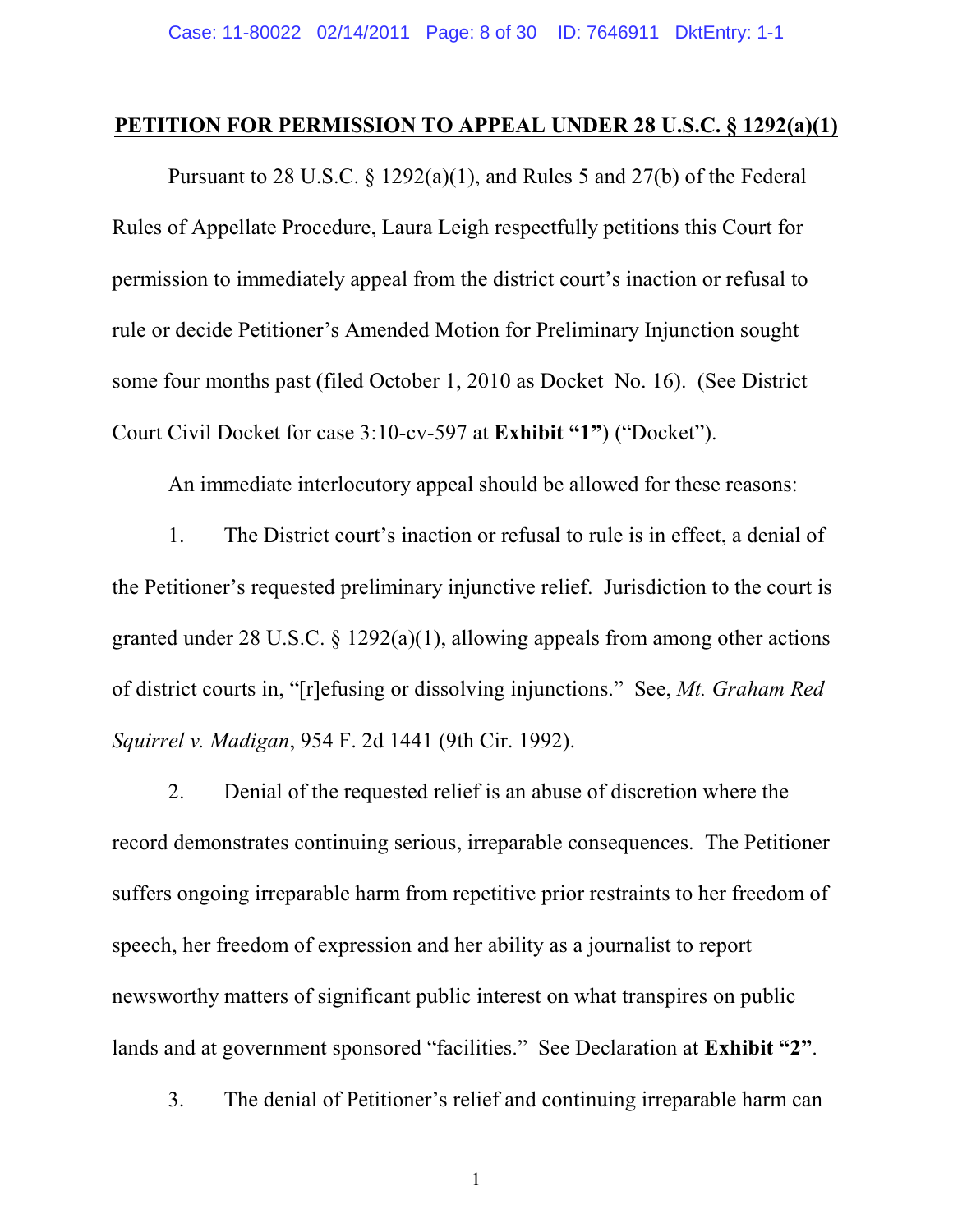only be effectively challenged by an immediate appeal.

The Petitioner is not aware of a specific rule determining *when* a Petition for Permission to Appeal under 28 U.S.C. § 1292(a)(1) must be brought where the basis for requested appellate review stems from the District court's inaction or refusal to rule. Admittedly, there is no order on paper. There is merely the grim effect from the passage of time without a formal ruling.

#### **INTRODUCTION**

Transparency in government is stifled when the Respondents repress free speech and expression of those who observe and report to the public, government actions involving matters of public interest.

Petitioner is a wild horse journalist, photojournalist, and correspondent and credentialed media for Horseback Magazine. She travels to Bureau of Land Management ("BLM") wild horse roundups to observe and report to the public what she sees and captures on film or what she is otherwise able to physically view. She also travels to "facilities" used by the Respondents to warehouse captured wild horses, to likewise film and pass on to the public what she observes.

The public reads Ms. Leigh's material. The public looks at her videos. Ms. Leigh's published material is disseminated on the Internet, is used by news media, and is occasionally found in hard copy publications. The public formulates thought, impressions and opinions through the eyes of Ms. Leigh's work and

2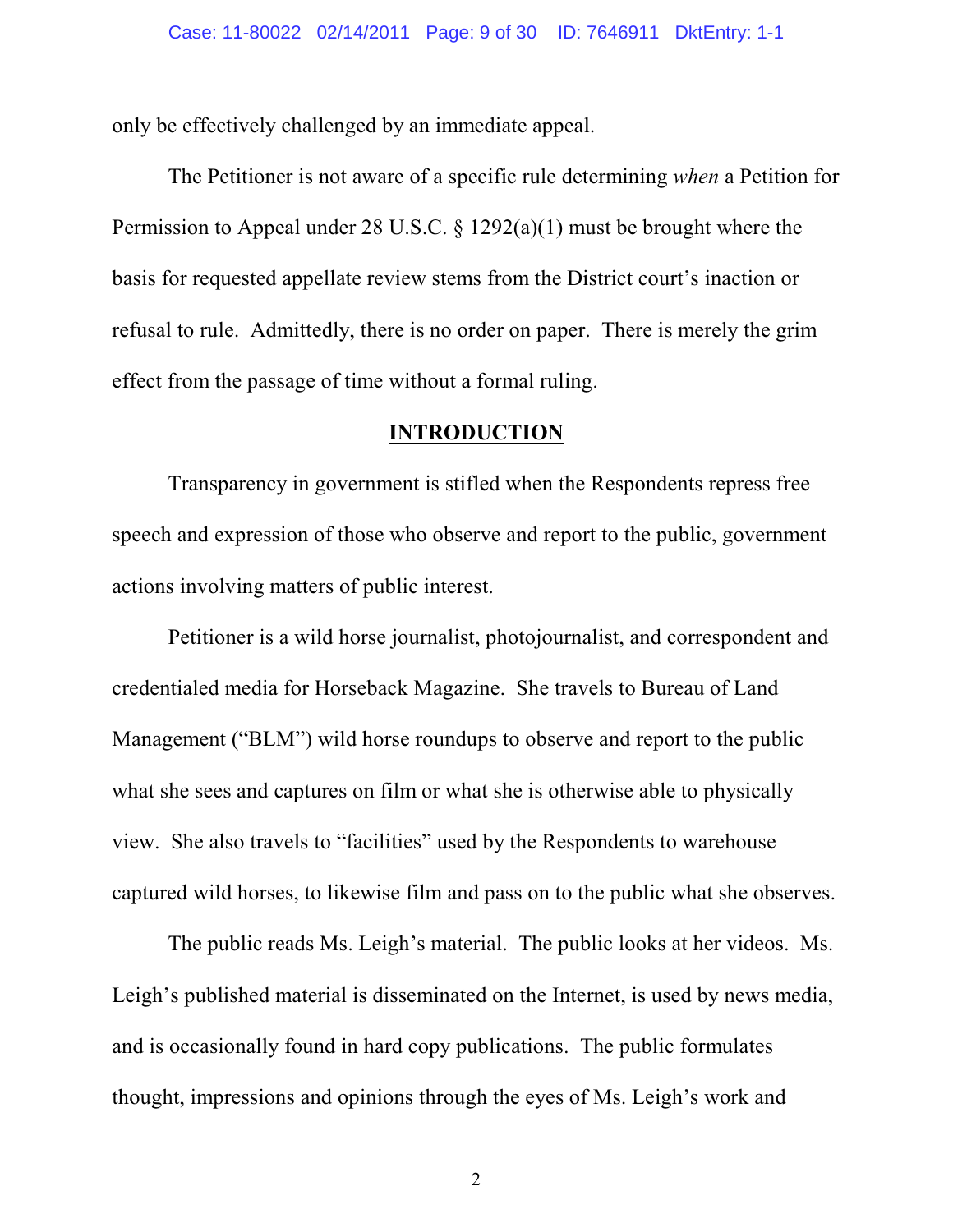camera unless the Respondents restrict or block her from viewing the

Respondents' work.

### *Restricted access to view wild horse roundups*

If somethin' happens we're gonna correct it quickly; just like we talked about. If it's a broken leg, gonna put it down. We're gonna slide it on the trailer; same thing; we're gonna go to town with it. *We're not gonna give them that one shot they want.*

(BLM contractor, talking in the open range at Twin Peaks Roundup Recorded by Clare Major, New York Times, Aug. 27, 2010).

When Ms. Leigh's photos, videos and reports began circulating among the public of what she was able to capture with her camera at wild horse roundups, her access thereafter became virtually non-existent. Disliking her published subject and seeking to avoid further "negative press" the Respondents cut-off Ms. Leigh's further close-up access to observe crucial moments of wild horse captures. The Petitioner has since, no longer been able to observe at these crucial times.

The Respondents also singled-out Ms. Leigh in punishment for her having publicly disseminated the videos and photos of the Respondents activities. Her exclusion over other public and other press members is accomplished when the Respondents allow other press members or even young children to come close-in to "horse traps" during the actual capturing process. Petitioner is simultaneously kept away for purported "safety" concerns.

The Respondents are keenly aware, if Laura Leigh is able to photograph the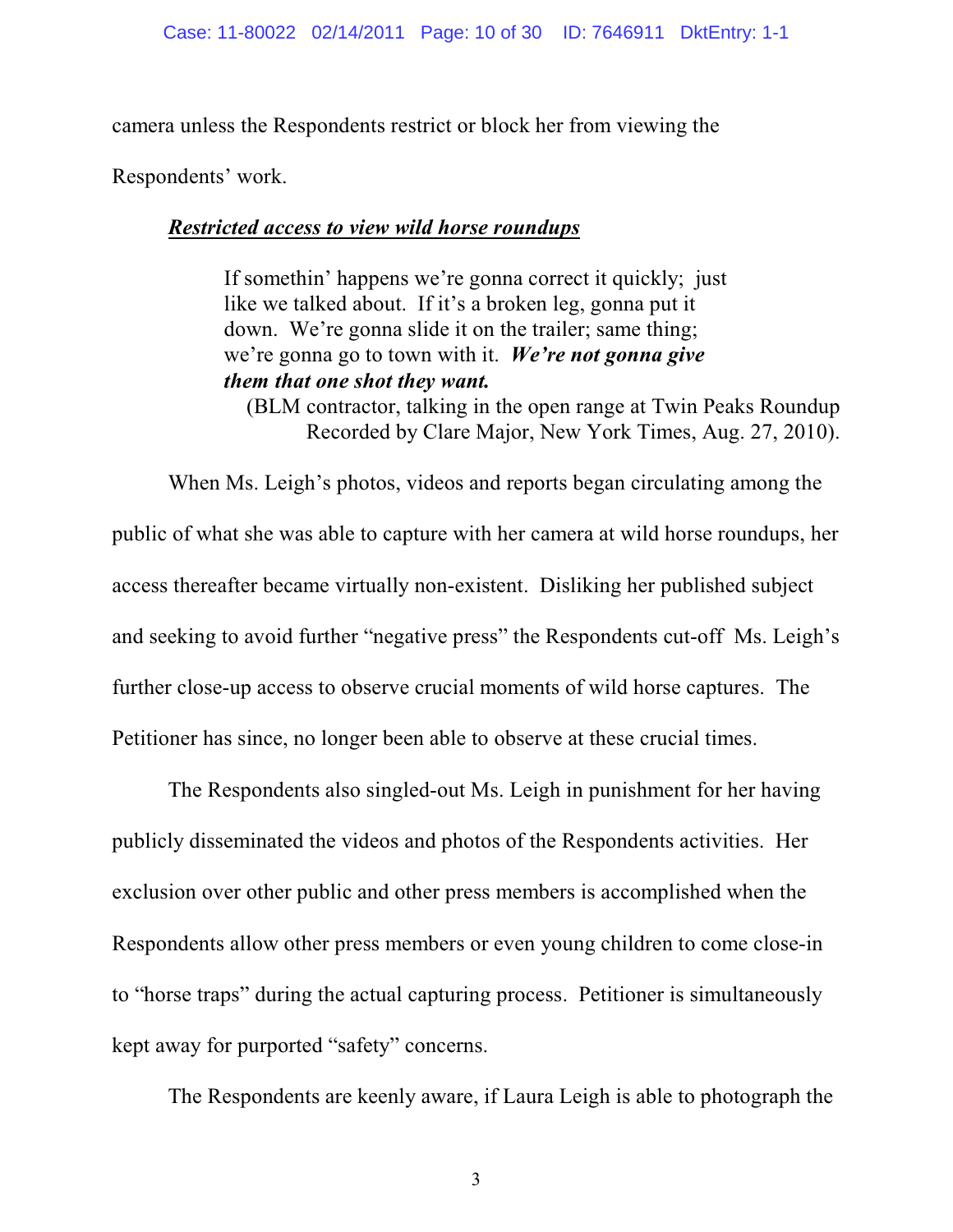interaction of the Respondents with their capturing, transporting or shipping of wild horses, their poor choices in causing horse deaths or injuries would likely be caught on her camera. This "bad press" is the very subject the Respondents seek to avoid. Rather than correcting their conduct, the Respondents instead, exclude the journalist, the Petitioner, from capturing on camera, those crucial moments.

The Respondents clearly discriminate against the Petitioner because the Respondents are repelled by the content of her published reports. Her photos merely demonstrate the truth of the Respondents' management of wild horses. Precluding the Petitioner's observation and reporting is an example of contentbased censorship at its worst.

When the Respondents accomplish the removal of the Petitioner and her camera, they cause her to have no story. The public sees only how the Petitioner is kept afar from the process.

In each instance where the Petitioner's speech, her expression and her ability to publicly report the government's conduct is repressed, she is irreparably harmed. She can never regain those moments when stripped of her freedoms.

## *Restricted access to view wild horse warehousing*

Ms. Leigh and the public had previously been allowed access to some of the "facilities" where the Respondents ship and store or warehouse captured wild horses. Her access evaporated there as well after her photos and videos circulated.

4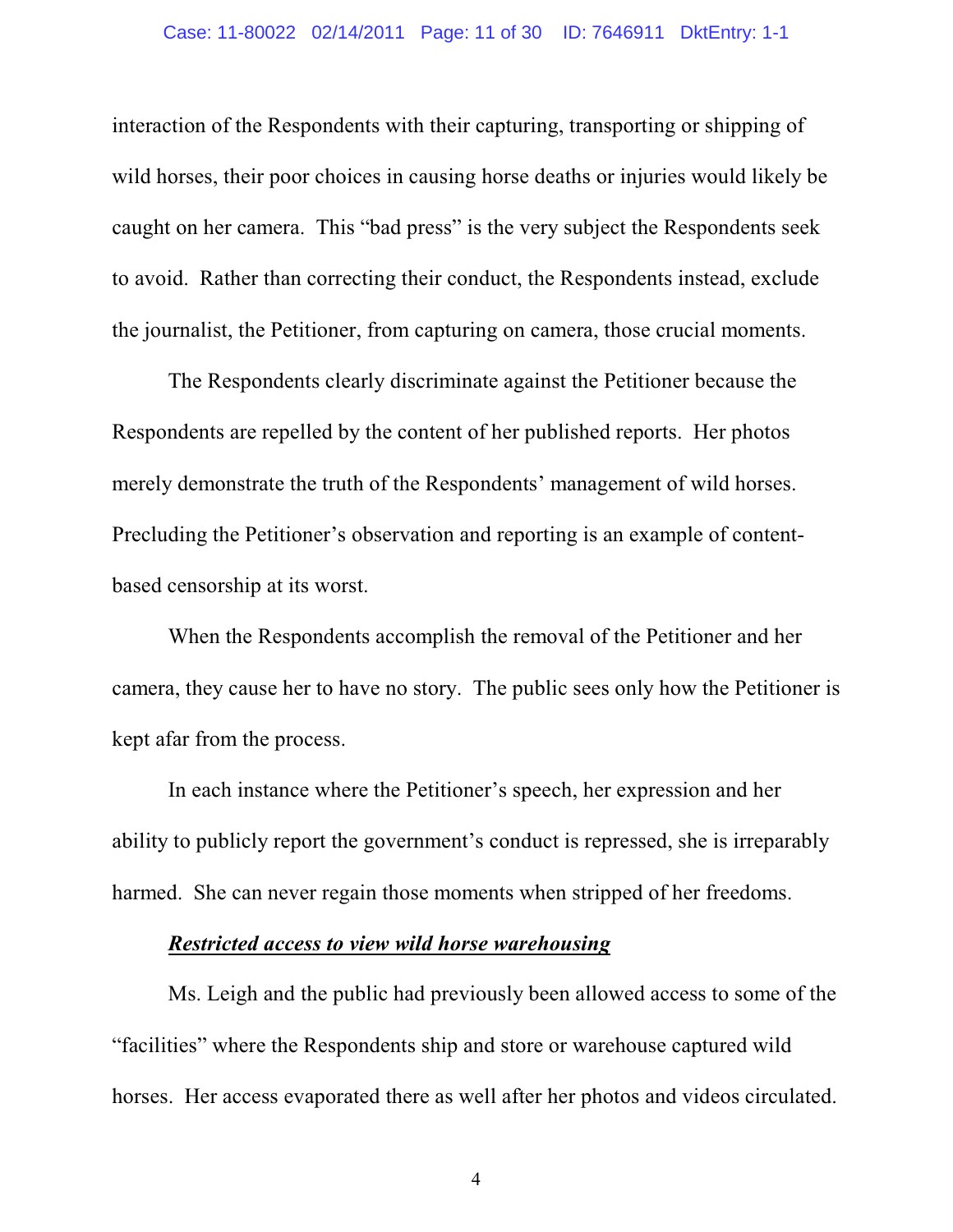Ms. Leigh has since been entirely foreclosed from gaining access to these same wild horse warehouses in which she was previously given access. Once again she is precluded from reporting what would have been her observations.

Whether public or privately owned, these wild horse warehouses are operated, managed and/or maintained with U.S. government funds and are controlled at the instance of Respondents. They house a federal public resource – wild horses taken from public lands – supposedly protected by an entire Act of Congress, The Wild Free-Roaming Horses and Burro Act of 1971, P.L. 92-195, 16 U.S.C. § 1331 et. seq.

The reason wild horse holding facilities are closed to the press and public is, as one BLM official writes, because of, "[the] damage that is being done to BLM's image as a result of the [public] tours."

> (Email from BLM's Bolstad of May 25, 2010) (Filed as an Exhibit to Docket No. 39)

### 4. *Focus*

This matter speaks to the removal of *people*, and *press members* from viewing government in action, not the removal of horses.

The *wrongness* of the Respondents' conduct is emphasized by the words of an iconic jurist who conveyed the following:

> The Press was protected so that it could bare the secrets of the government and inform the people. Only a free and unrestrained press can effectively expose deception in government. And paramount among the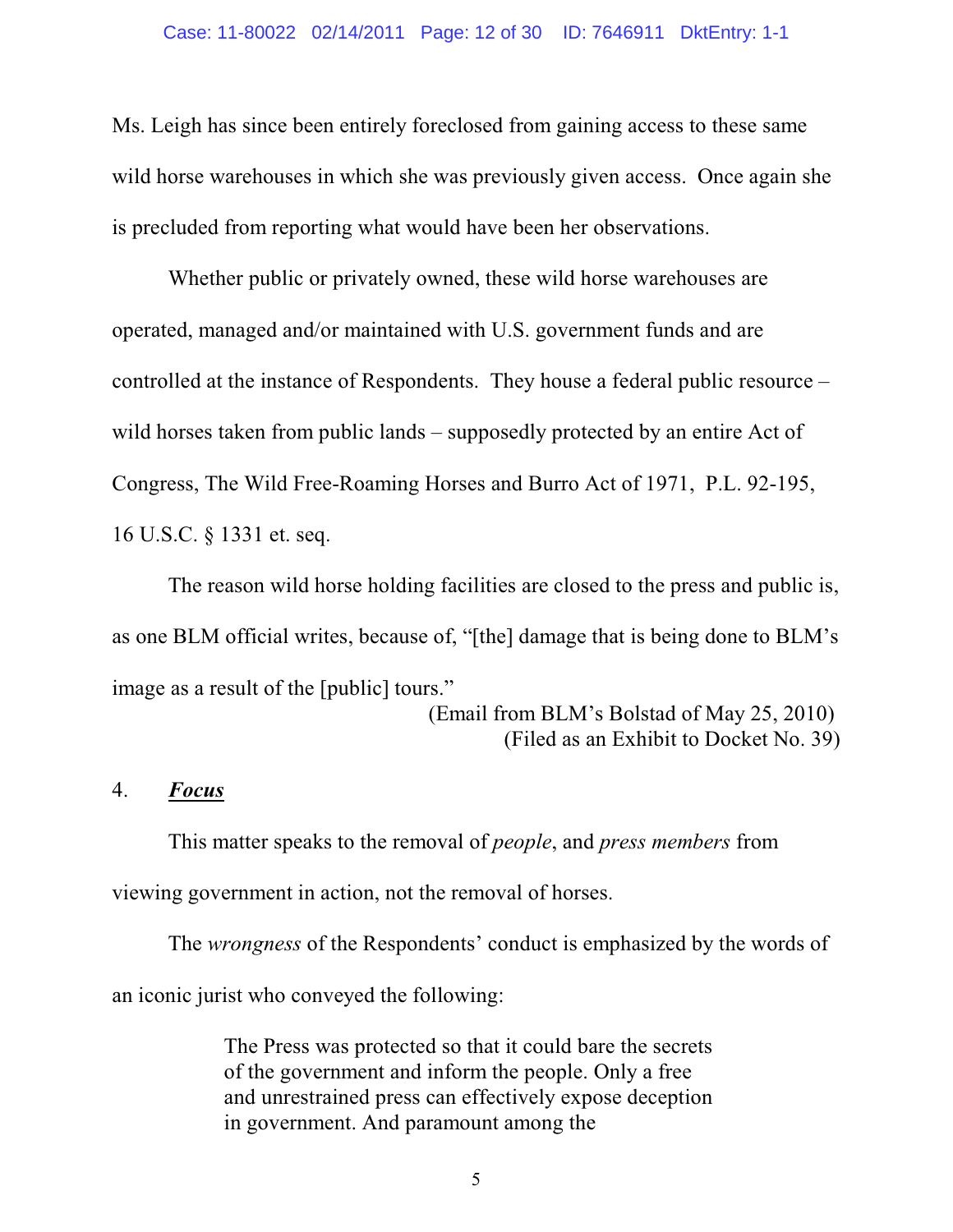responsibilities of a free press is the duty to prevent any part of the government from deceiving the people. . . . Justice Hugo Black, in his concurring opinion with whom Justice William O. Douglas joined in the "Pentagon Papers" case, *New York Times v. U.S.*, 403 U.S. 713, 717, 91 S. Ct. 2140 (1971).<sup>1</sup>

# **FACTUAL BACKGROUND**

# 1. *Earlier Companion Case (not part of this requested appeal)*

An earlier companion case touched, with limited success, on the First

Amendment issue raised herein. *Leigh v. Salazar*, 2010 WL 2834889 (D. Nev.

Jul. 16, 2010) (published slip opinion, not cited as precedence) ("*Leigh I").* In

*Leigh I*, the district court recognized at least fleetingly, the Petitioner's First

Amendment rights to view wild horse roundups on public lands and likewise

recognized the public's interest on the subject. The court:

Leigh argues that a blanket closure of 27,000 acres of public land on which the Tuscarora gather is going to take place is a prior restraint on her First Amendment rights because she will be unable to observe and report on the health of the horses and the BLM's Management of the gather. The court agrees and finds that she has made a sufficient showing of probable success on the merits to warrant granting the motion.

\* \* \*

The court is cognizant of the public interest in this matter and of the right of the public and press to have

<sup>&</sup>lt;sup>1</sup> Perhaps the most well known "national security" prior restraint ruling is the *New York Times* (or "Pentagon Papers") case.

Recognizing the immediacy to act against government imposed restrictions on speech and the press, the entire federal judiciary kept the Pentagon Papers case only *fifteen days* before the historic order issued from the Supreme Court.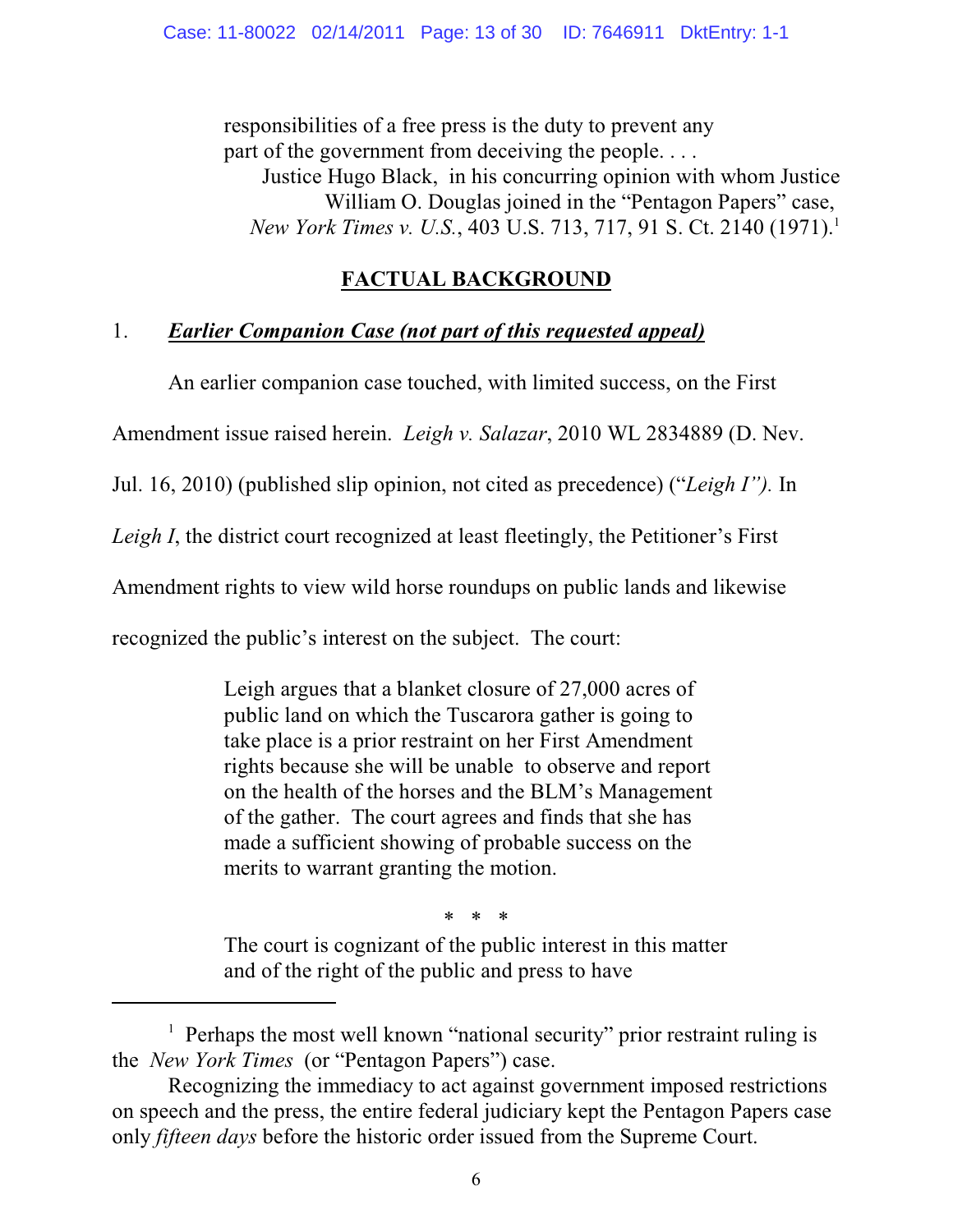reasonable access to the gather under the First Amendment. *Id.* 

Even so, the district court gave deference to the Respondents' activities occurring thereafter (in *Leigh I*) which emboldened the resolve of the Respondents to keep Ms. Leigh afar from the roundups. The Petitioner was foreclosed entirely from viewing the first of the three roundups addressed in *Leigh I*. Her access was so restrictive at the other two roundups there, that she was denied any meaningful observation so as to, "report on the health of the horses and the BLM's

Management of the gather." *Id.*

When new instances of repressive conduct were brought to the district court's attention in *Leigh I*, the Respondents were voluntarily ceasing their roundup activity. Resultantly the district court merely conveyed the matter was at that point,

> [n]ow moot. It is elementary that a temporary restraining order is a prospective remedy intended to preserve the status quo and, the prospective activity challenged by Leigh has ended and there is no prospective action or harm for the court to restrain.<sup>2</sup>

# 2. *Procedural – Instant Matter*

The procedural history in the instant matter is protracted for one seeking

<sup>&</sup>lt;sup>2</sup> Leigh v. Salazar, 2010 WL 3199945 (Aug. 12, 2010) (published slip opinion)(not cited as precedence).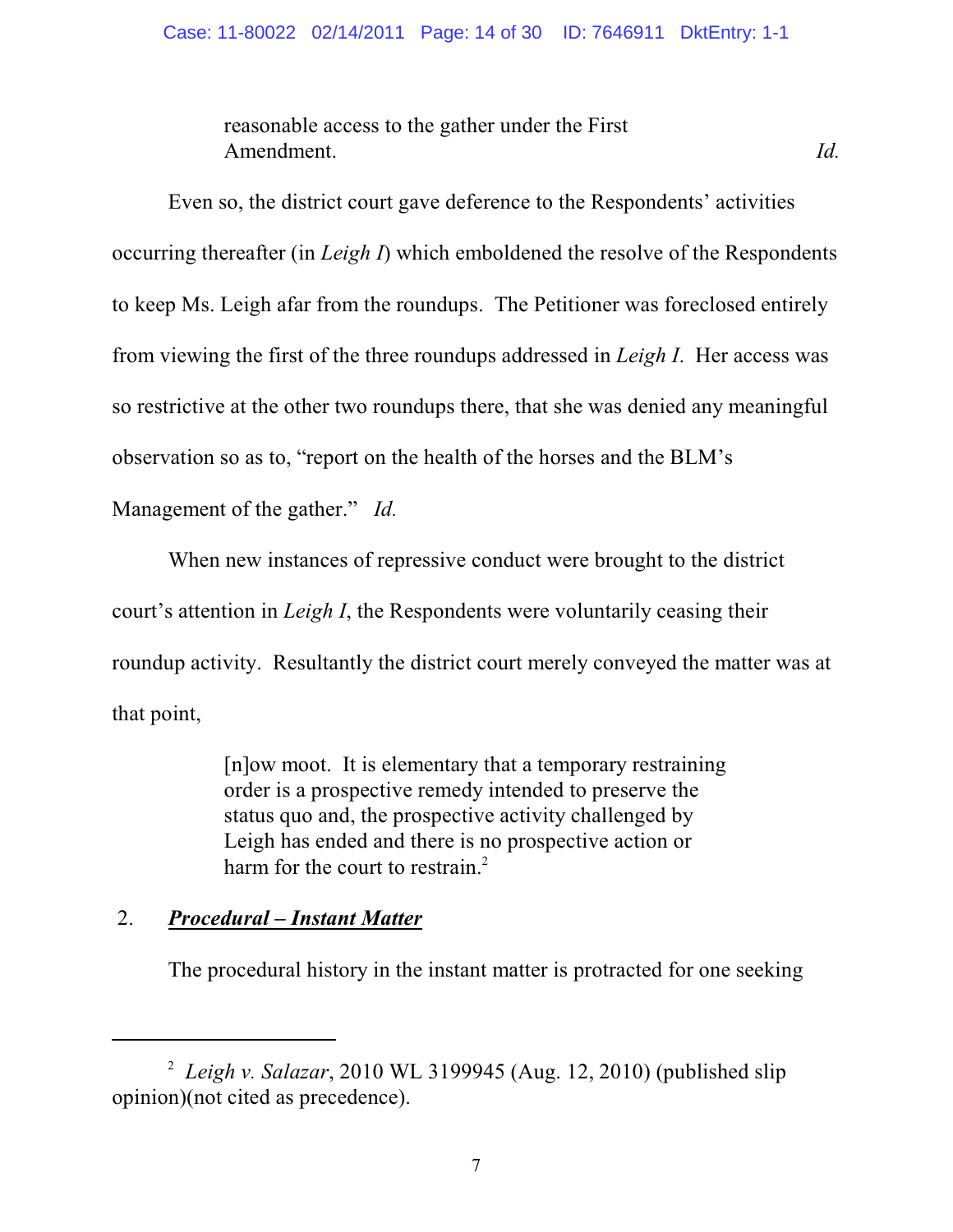immediate injunctive relief. (See Docket, Exhibit 1).

The case commenced September 22, 2010 upon the filing of the "Complaint for Declaratory and Injunctive Relief" ("Complaint"). The identical court as in *Leigh I* ultimately received the assignment.

The Respondents' roundup at the Silver King Herd Management Area ("Silver King") would commence at any moment. Relying on matters recalled in *Leigh I*, the district court immediately denied the Petitioner's first TRO motion for erroneous factual reasons and because the offending conduct had yet to occur.

The Petitioner's Amended TRO and Amended Motion for Preliminary Injunction pointed out the district court's errors.

Well after the Silver King roundup ceased, on November 16, 2010 the district court chose for the first time to hold its Fed.R.Civ.P. Rule 65 evidentiary hearing.<sup>3</sup> As of this filing, the district court *still* has yet to decide the matter.

Even without a ruling, much like how the court ruled in *Leigh I*, the district court showed its predisposition once again, to find this matter mooted.

> I view the injunctive relief as moot because there's nothing left for the Court to enjoin. 4

[m]y view is that insofar as injunctive relief is

<sup>&</sup>lt;sup>3</sup> The official Transcript of Proceedings was transcribed at Petitioner's expense. See Docket No. 37.

 $4$  Hearing Transcript, p. 5, lines 20-22. (Docket No. 37)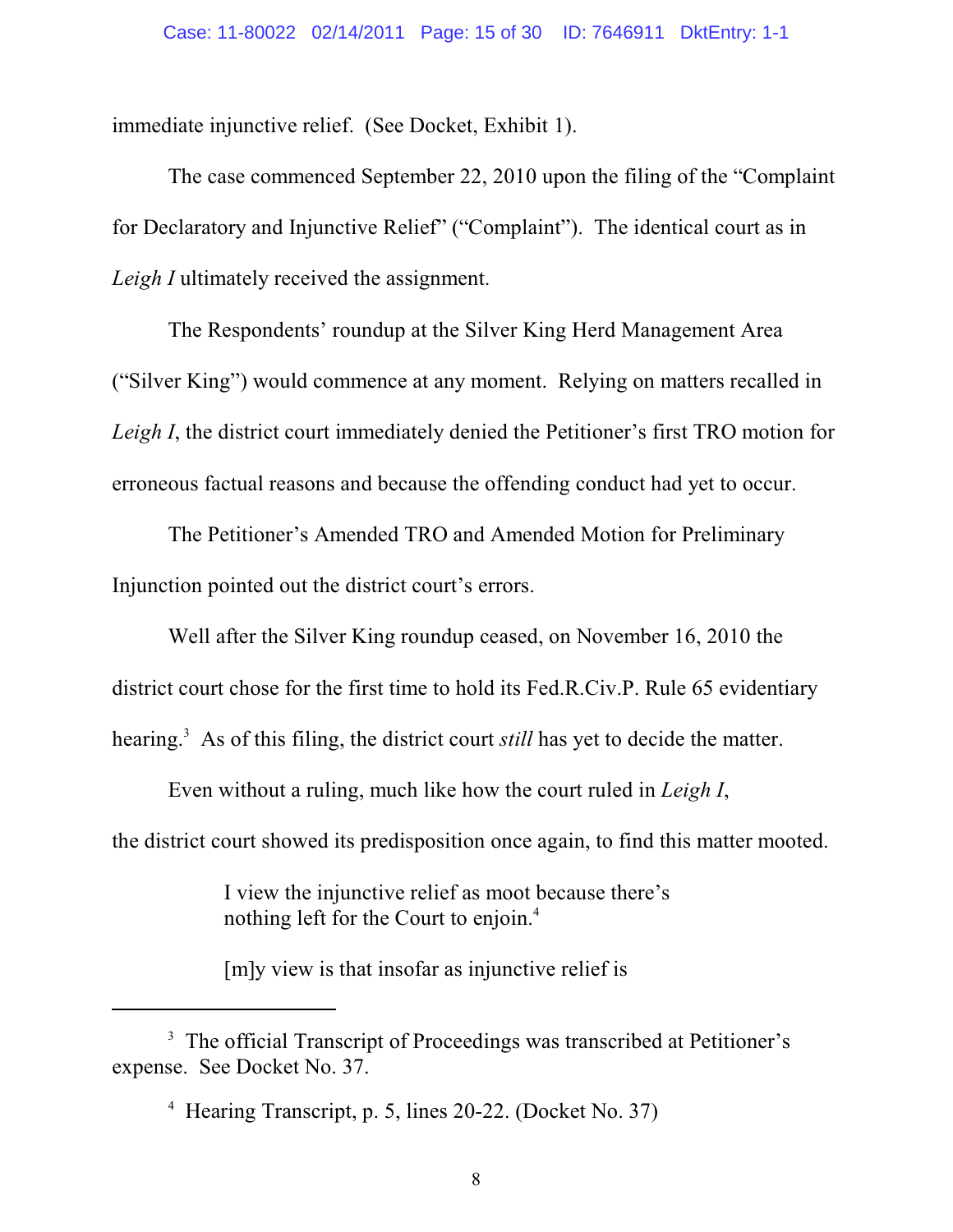concerned, it's moot, for the reason that I don't see anything to enjoin at this stage because the gathers have been completed.<sup>5</sup>

The wild horses captured from Silver King continue to remain warehoused somewhere within the Respondent's secretive warehouse system. These facilities continue to remain "off limits" to journalists and the public.

#### 3. *Background giving rise to controversy*

One of America's most shameful atrocities is how the Respondents are systematically removing America's wild horse from the landscape. The Respondents' process is brutal. Horses are oftentimes maimed or killed during BLM roundups. The Petitioner photographed some of these instances. The publishing of these images led to her denial of further close-up viewing of wild horses during the moments of their capture and thereafter. Her preclusion interferes with her right, "to observe and report on the health of the horses and the BLM's Management . . . ." *Id.* 

In holding facilities, the condition of many horses were found by the Petitioner to be dreadful. Her published photos demonstrated this. Once her photos circulated the Petitioner was thereafter barred from further entry.

When a journalist like the Petitioner observes and records images of the Respondents' methodology of capturing and storing wild horses, and then

 $<sup>5</sup>$  Hearing Transcript, p. 141, lines 5-8. (Docket No 37)</sup>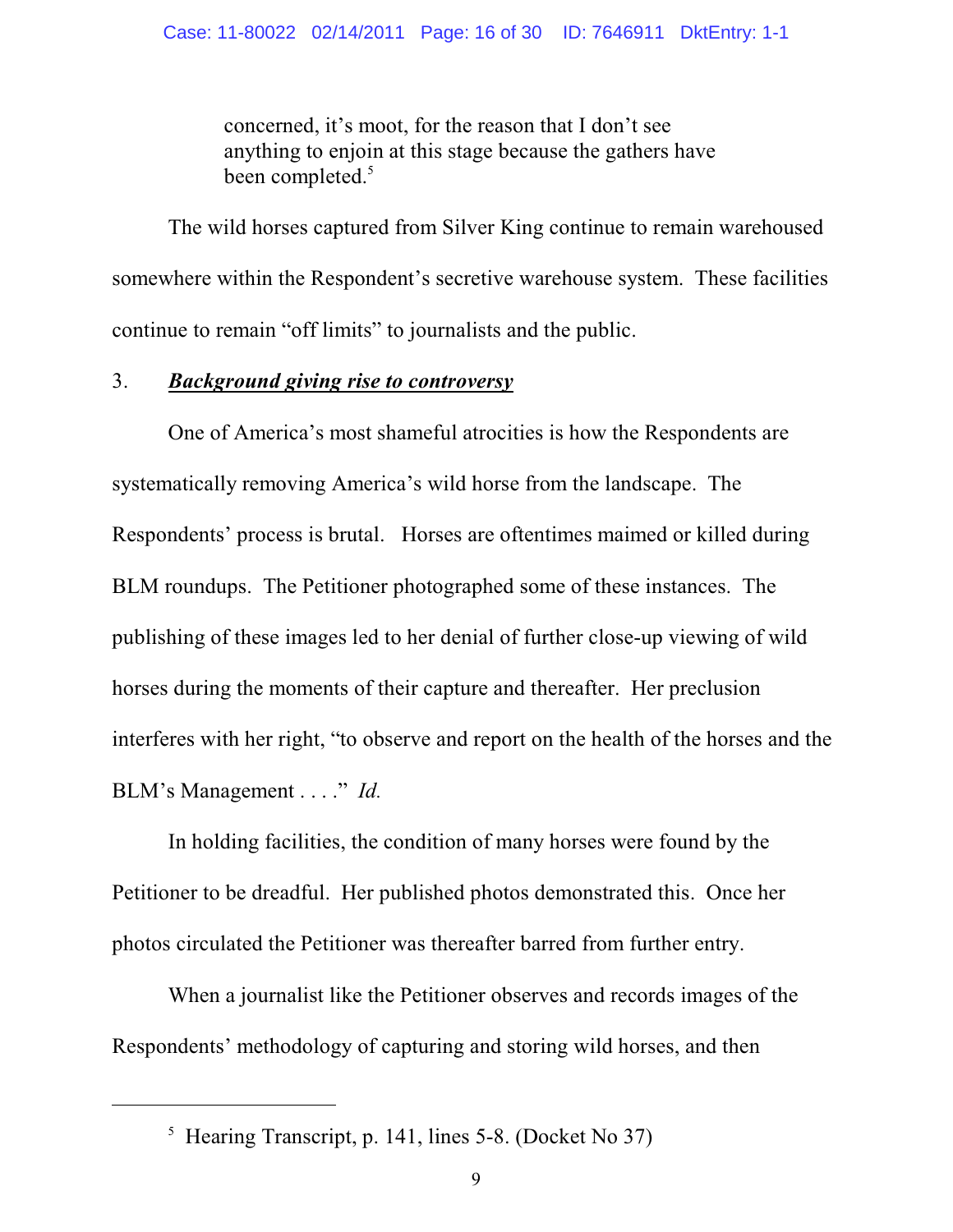#### Case: 11-80022 02/14/2011 Page: 17 of 30 ID: 7646911 DktEntry: 1-1

publishes these images, the images create embarrassing moments for the Respondents who must attempt if they can, to explain how their conduct amounts to reasonable management. Of course, there is no valid explanation for theses atrocities since the Respondents are charged with managing wild horses *humanely* under The Wild Free-Roaming Horses and Burro Act of 1971, P.L. 92-195, 16 U.S.C. § 1331 et. seq. ("Wild Horse Act"). Rather than changing their conduct to avoid harsh images, the Respondents' chosen "damage control" is to remove the journalist, in this instance, Ms. Leigh.

It is the truth found in Petitioner's photos and videos that precipitates the removal of journalists like the Petitioner. Remove the journalist and her camera and there is no story and no photos. This is content based censorship at its worst.

#### **QUESTIONS PRESENTED**

The questions before the Court on appeal would be as follows: *Question 1*

Is the district court's inaction or refusal to act on Petitioner's request for Preliminary Injunction an effective denial of the requested relief? *Question 2*

Shall prior restraints be permitted against members of the press or public by denying their access to observe government activity which in practice, effectively bars the publication of materials with respect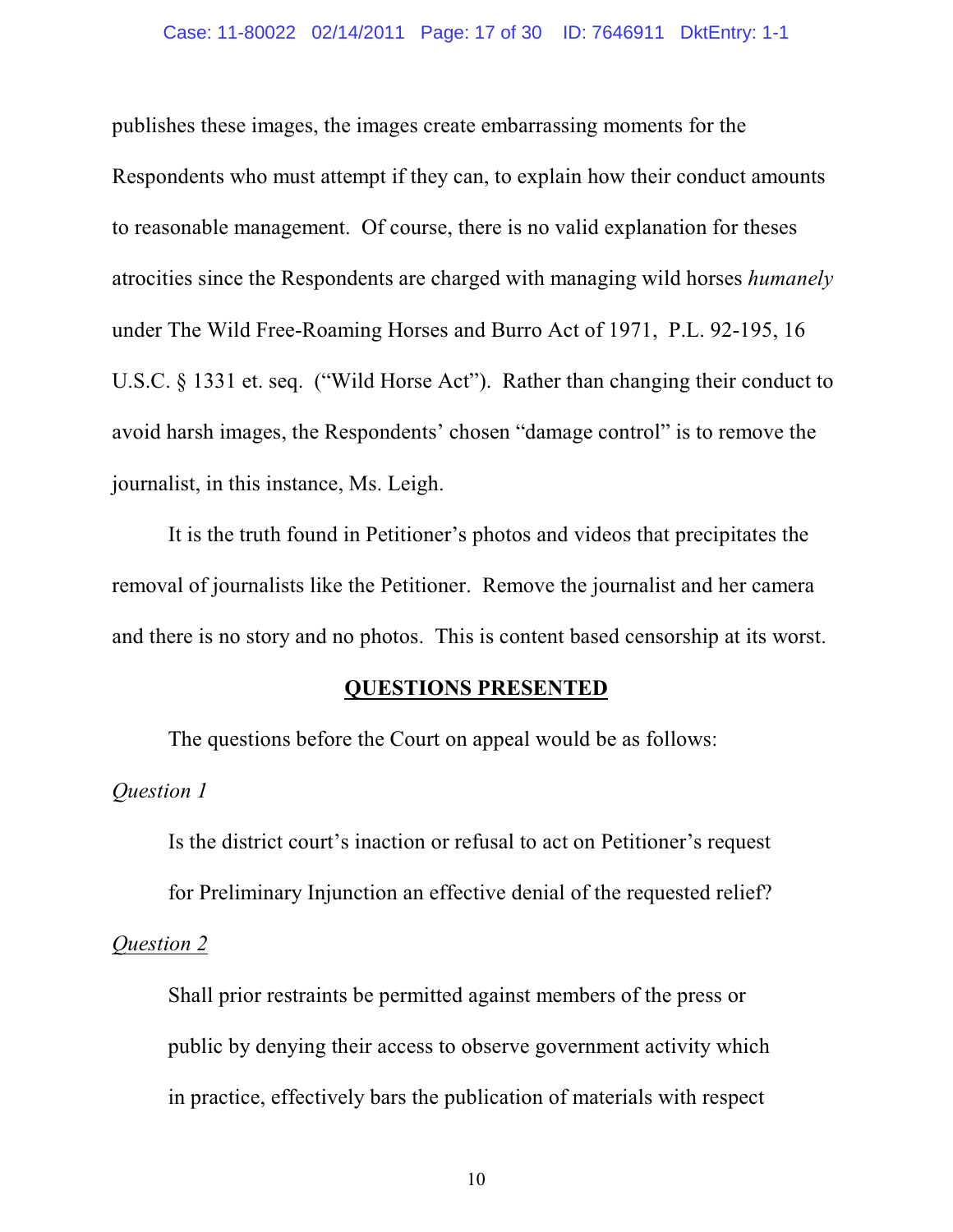to their coverage of newsworthy, public interest matters?

*Question 3* When Petitioner is denied meaningful observation time after time, from one BLM roundup to the next, and the preclusion causes prior restraints on speech, expression and the press, where BLM roundups take less time to complete than it takes the district court to rule on requested relief,

Does a district court abuse its discretion when erroneously applying "mootness" to forego review of requested injunctive relief where offending conduct, causing irreparable harm, repeats but ceases before the court's review?

*Question 4* Has Ms Leigh met her burden such that a preliminary injunction should issue?

#### **RELIEF SOUGHT**

The Petitioner seeks reversal of the district court's effective denial of her Amended Motion for Preliminary Injunction and a remand with instructions to enter promptly, the Petitioner's requested relief.

The Petitioner asks for constitutional instruction relative to the Respondents' repressive conduct toward the Petitioner so she is no longer required to repeat litigation in piecemeal fashion with each BLM roundup and with her preclusion from viewing Silver King horses wherever situated.

### **REASONS WHY APPEAL SHOULD BE PERMITTED**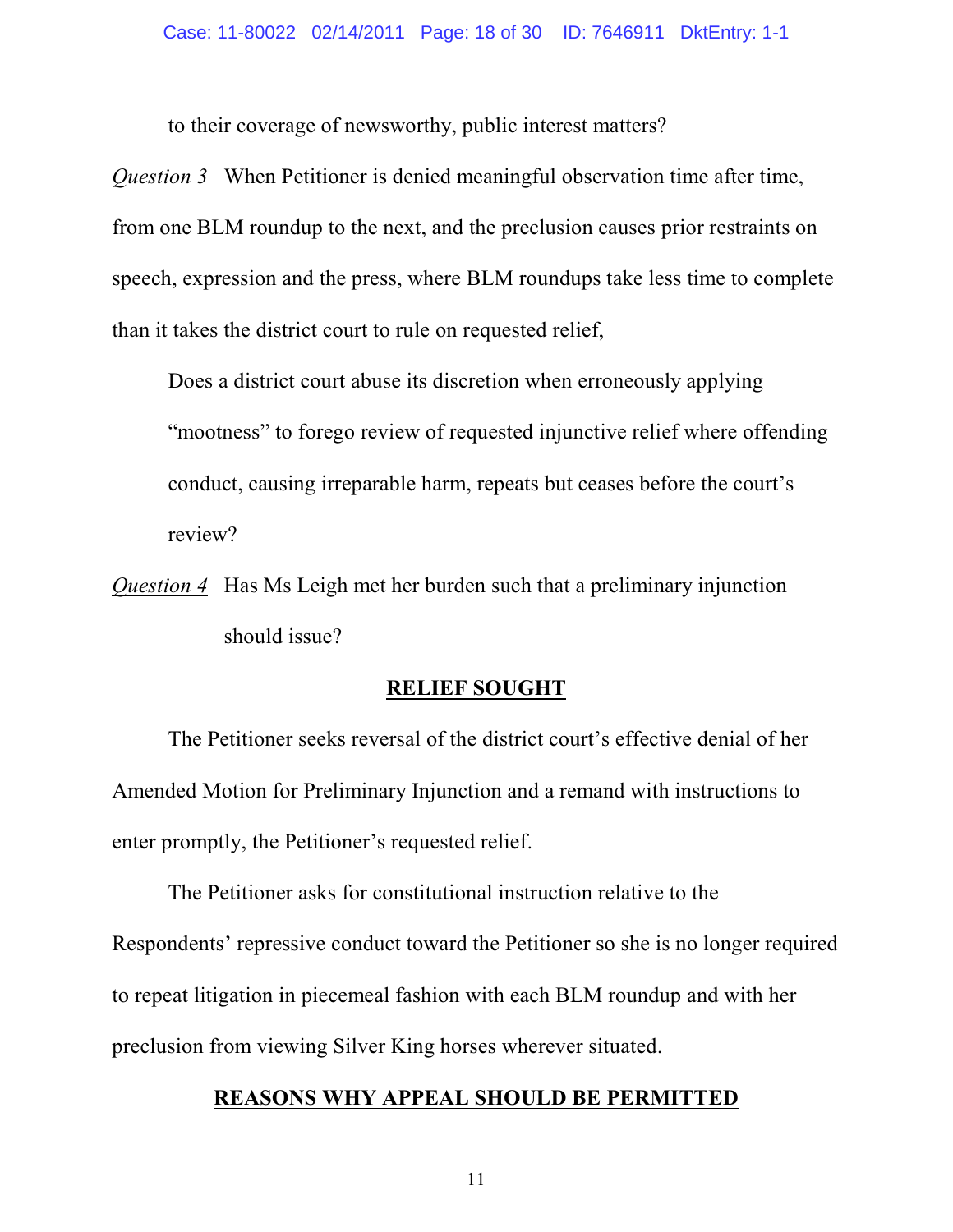# 1. *The inaction of the District Court amounts to a denial of Petitioner's requested preliminary injunctive relief.*

28 U.S.C. § 1292(a)(1) allows this court to review interlocutory orders "granting, continuing, modifying, refusing or dissolving . . . or refusing to dissolve or modify injunctions. . . ."

A district court may not avoid review of its determination that a preliminary injunction should not issue merely by refusing to make a formal ruling on the motion. The district court's refusal to act is the equivalent denial of requested preliminary injunctive relief and is appealable as such. 6

2. *Fundamental notions of free speech, of expression and freedom of the press to report government activity are repeatedly restrained*

The First Amendment provides that, "Congress shall make no law . . .

abridging the freedom of speech, or of the press." U.S. Const., amend. I.

A "prior restraint" in this instance references the Respondents' "rules that operate to forbid expression before it takes place." *Smoller and Nimmer on*

See, *Mt. Graham Red Squirrel v. Madigan*, 954 F. 2d 1441 (9th Cir. <sup>6</sup> 1992); *Rolo v. General Devel. Corp.*, 949 F. 2d 695, 703 (3<sup>rd</sup> Cir 1991); *McCoy v. Louisiana State Bd. of Educ.*, 332 F. 2d 915 (5<sup>th</sup> Cir. 1964); *U.S. v. Lynd*, 301 F. 2d 818 ( $5<sup>th</sup>$  Cir. 1962); 11 C. Wright & A. Miller, Federal Practice and Procedure § 2962, at 614 (1973) ("when a court declines to make a formal ruling on a motion for a preliminary injunction, but its action has the effect of denying the requested relief, its refusal to issue a specific order will be treated as equivalent to the denial of a preliminary injunction and will be appealable"); see also *Cedar Coal Co. v. United Mine Workers*, 560 F.2d 1153, 1161-62 (4th Cir.1977) ("the indefinite continuance amounted to the refusing of an injunction and is appealable"), *cert. denied,* 434 U.S. 1047, 98 S. Ct. 893, 54 L. Ed. 2d 798 (1978).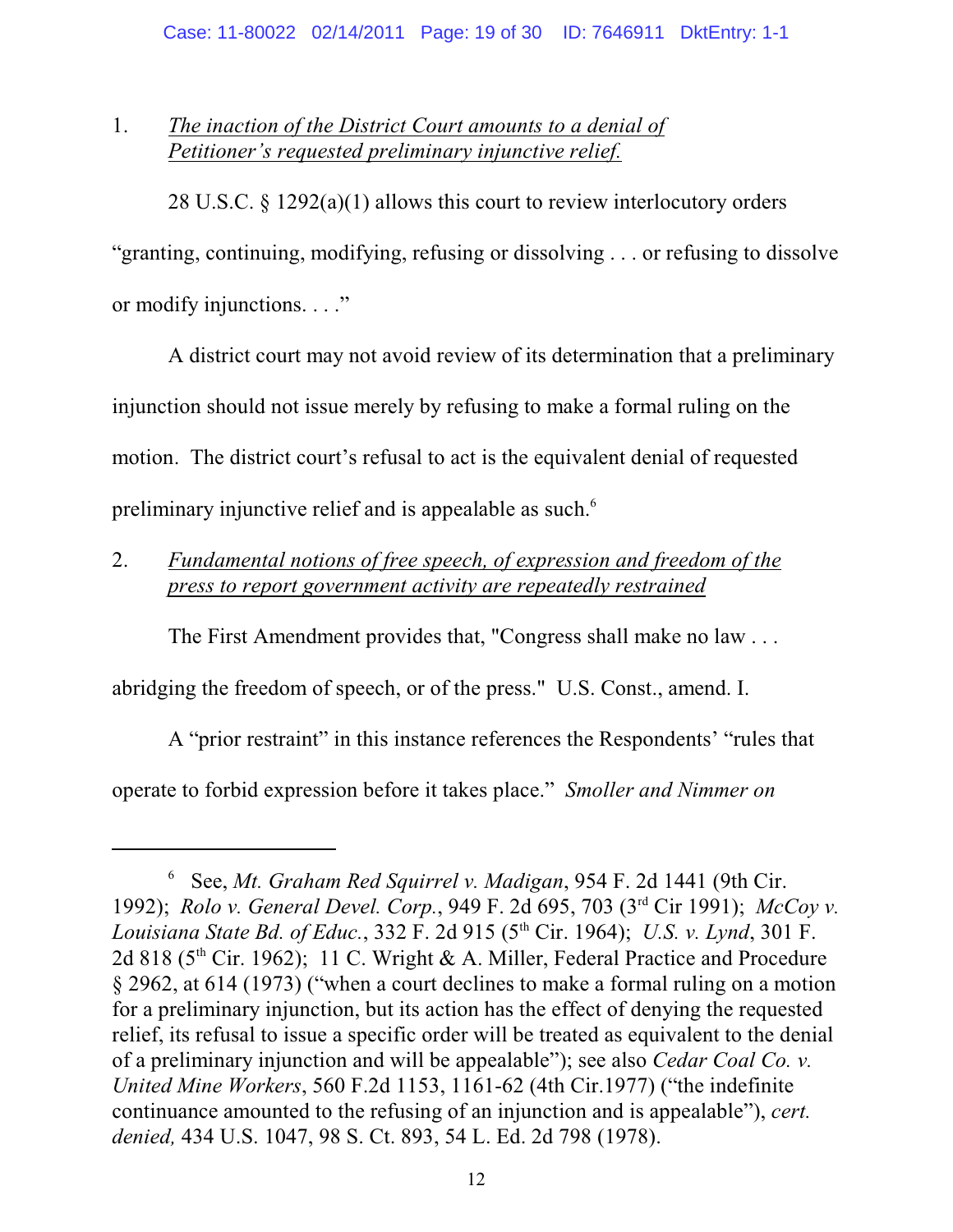#### *Freedom of Speech*, Vol II, § 15.1 (2010).

In this circumstance "prior restraints" are accomplished when the Respondents impose arbitrary rules causing barriers or impediments to be placed in between the Petitioner's view and the Respondents' activity. These impediments could be physical such as mountains, hillsides, fencing, panels, structures, or vehicles; or, dimensional such as distance or time.

The Respondents recite "safety" as the excuse for keeping journalists far away. What rings clearly though, is the Respondents' desire to remove cameras and journalists from recording what takes place, to hide what occurs.

The consequence of the Respondents' efforts causes a chilling effect on speech and expression. The artificial impediments cause Petitioner to have no observation and story on the crucial interaction between the Respondents and the wild horses, from which to convey to others. Where the Respondents must manage wild horses "humanely," this crucial view is at the core of the controversy. This is what engenders public interest. Without independent observation, the public and Petitioner must accept, time after time, the Respondents' "spin" or version of what transpires in secret, away from public scrutiny.

> Secrecy in government is fundamentally anti-democratic . . . perpetuating bureaucratic errors. *New York Times,* 403 U.S. at 724, 91 S. Ct. at 2146

(Concurring opinion by the Hon. William O. Douglas)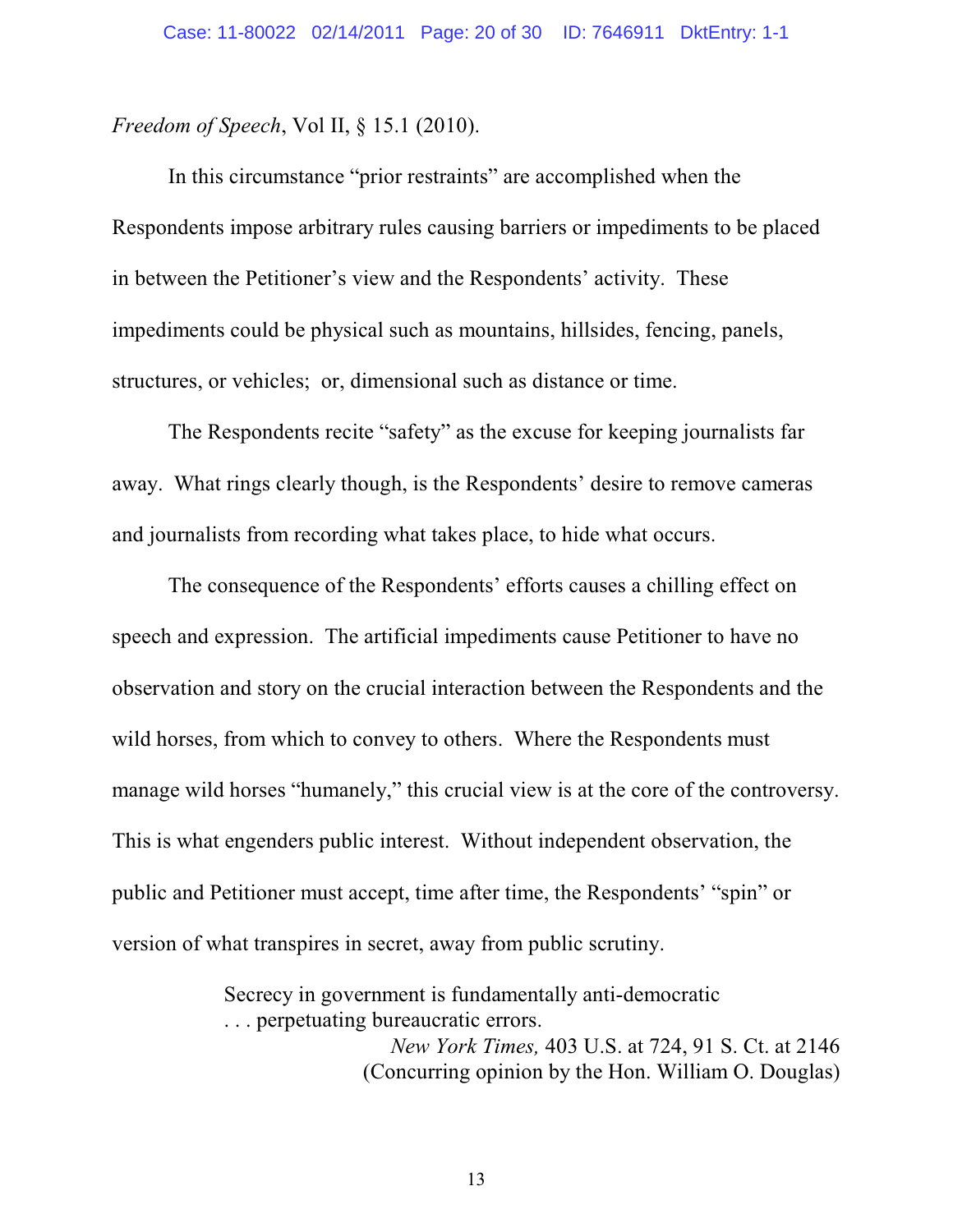"Prior restraints" are *presumptively* unconstitutional.<sup>7</sup>

[a]ny system of prior restraints comes to this Court bearing a heavy presumption against its constitutional validity. *Bantam Books, supra*, 372 U.S. at 70.

[t]he thread running through all these cases is that prior restraints on speech and publication are the most serious and the least tolerable infringement on the First Amendment rights.

*Nebraska Press Ass'n v. Stuart*, 472 U.S. 539, 96 S. Ct. 2791, 49 L. Ed. 2d, 683 (1976) The Respondents have been accorded deference for their actions in *Leigh I*

and in this matter. The Respondents should not receive deference when

determining the constitutionality of their own rules. If it is determined the

Respondents' rules violate the Constitution, those rules must be invalidated.<sup>8</sup>

3. *The district court abused its discretion where the record aptly demonstrates Petitioner's immediate entitlement to relief*

Federal Rule of Civil Procedure 65 governs the issuance of preliminary

injunctions, the purpose of which are to preserve the status quo pending resolution

*New York Times, supra* at 714; *Pittsburgh Press v. Pttsburgh Comm'n on* <sup>7</sup> *Human Relations*, 413 U.S. 376, 93 S. Ct. 2553, 37 L. Ed. 2d 669 (1973); *Organization for a Better Austin v. Keefe*, 402 U.S. 415, 419, 91 S. Ct. 1575, 1577-78, 29 L. Ed. 2d 1 (1971); *Carroll v. President and Comm'rs of Princess Anne*, 393 U.S. 175, 89 S. Ct. 347 (1968); *Freedman v. Maryland*, 380 U.S. 51 , 85 S. Ct. 734, 13 L. Ed. 2d 649 (1965); *Bantam Books, Inc. v. Sullivan*, 372 U.S. 58, 70, 83 S. Ct. 631, 639, 9 L. Ed 2d 584 (1963); *Levine v. U.S. Dist. Court for Cent. Dist. of California, 764 F. 2d 590, 595 (9th Cir. 1985). See also, CBS Inc. et al. v. Davis*, 510 U.S. 1315, 114 S. Ct. 912, 127 L. Ed 2d 358 (1994).

See, *Porter v. Califano*, 592 F.2d 770, 780 (5th Cir.1979). See also, *Small* <sup>8</sup> *v. Operative Plasters' and Cement Masons' International Ass'n Local 200 AFL*, 611 F. 3d 483 ( $9<sup>th</sup>$  Cir. 2010).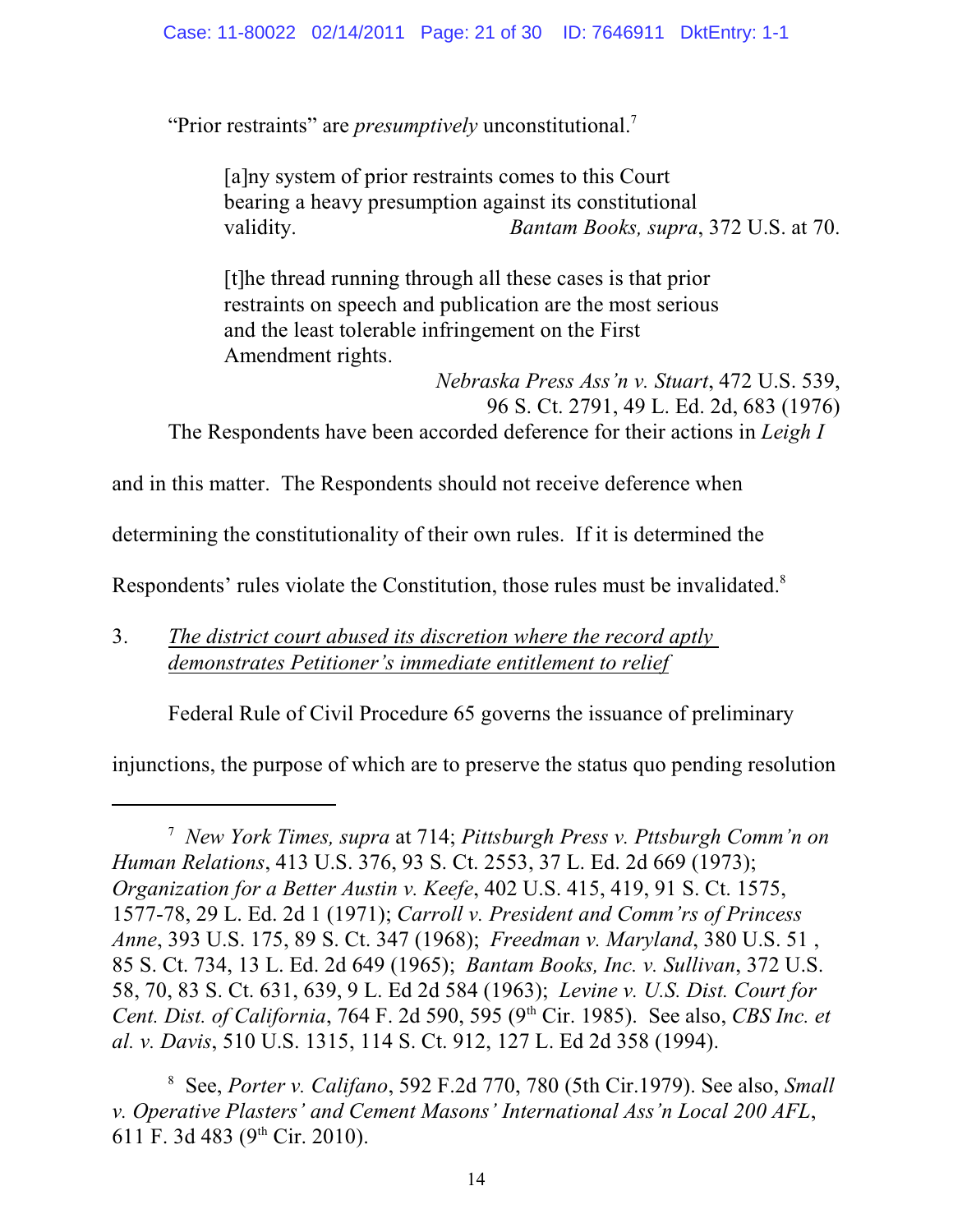on the merits.<sup>9</sup> The Court reviews the district court's denial of a preliminary injunction under an abuse of discretion standard.<sup>10</sup> Discretionary abuse occurs when the district court bases its decision "on an erroneous legal standard or clearly erroneous finding of fact." *Id.*

#### *Factual Error*

The district court's *only* definitive ruling occurred September 27, 2010 when denying Petitioner's first TRO based on facts it obtained from *Leigh I*.<sup>11</sup> The *Leigh I* facts were neither germane nor asserted in the instant case, causing the court's erroneous ruling.

The court's flawed factual assumptions permeated the process. The Amended Preliminary Injunction motion pointed out these factual errors but to no avail.<sup>12</sup> The Petitioner's Amended Preliminary Injunction Motion:

The court's Order states the TRO Motion (Doc 6) challenges the decision of the defendants, "to use helicopters to gather the horses while there are pregnant mares and young foals in the herds . . . ." [reference omitted].

Not so. This TRO Motion does *not* seek injunctive relief because the Defendants' roundup and related methods are inhumane. They *are* inhumane although that subject is not the

<sup>&</sup>lt;sup>9</sup> Chalk v. U.S. District Court, 840 F. 2d 701, 705 (9<sup>th</sup> Cir. 1988).

<sup>&</sup>lt;sup>10</sup> Lands Council v. McNair, 537 F. 3d 981, 986 (9<sup>th</sup> Cir. 2008)(en banc).

<sup>&</sup>lt;sup>11</sup> The TRO is at Docket No. 6. The court's Order is at Docket No. 13.

 $12$  The Amended TRO and Amended Preliminary Injunction motions were filed October 1, 2010 as Docket Nos. 15 and 16 respectively.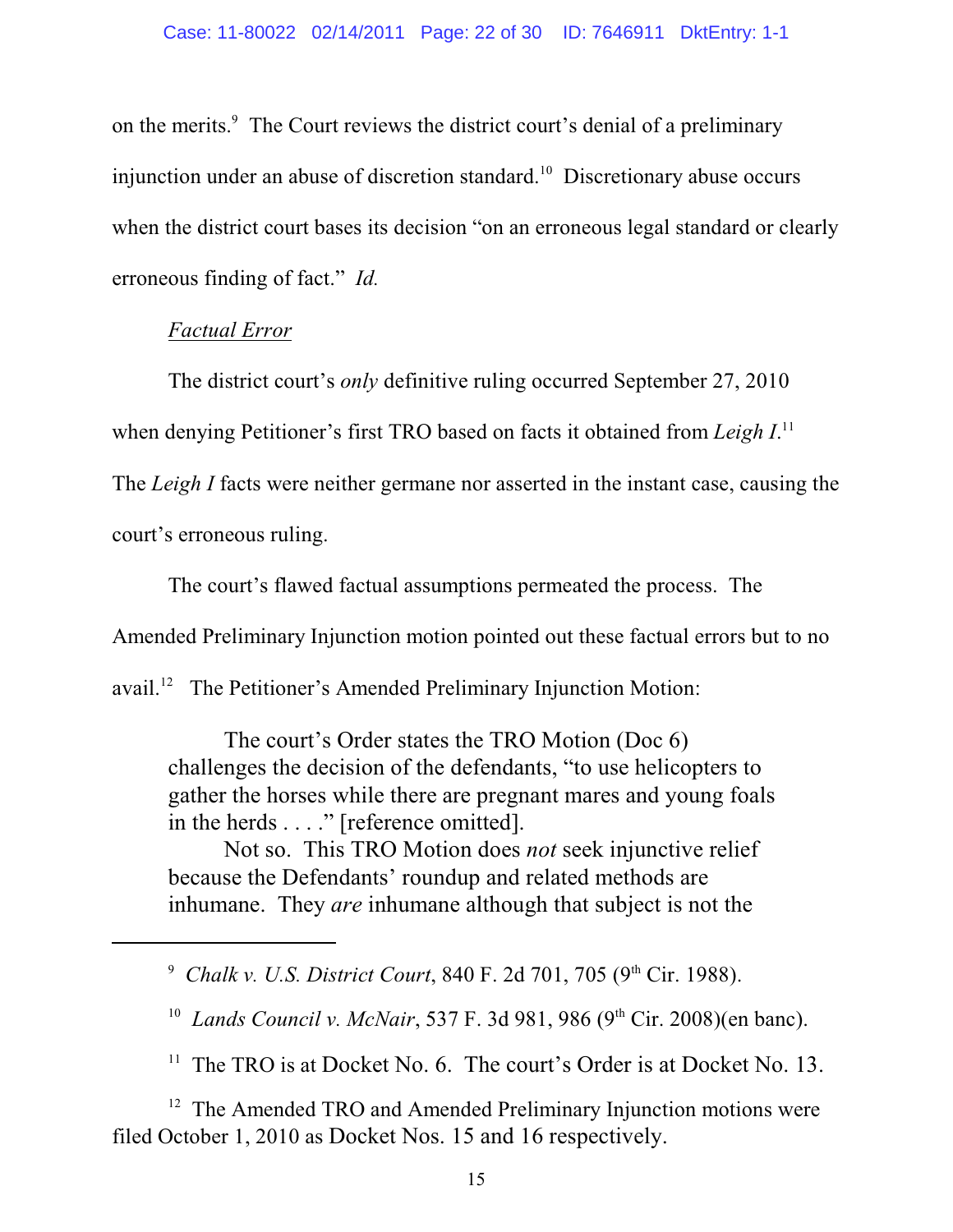point of the TRO Motion. In fact, neither "pregnant mares" nor "young foals" are mentioned in the TRO Motion (Doc 6).

Contrary to the court's impression, this is strictly a First Amendment case. This case challenges the preclusion of the Plaintiff and public [to]... access to roundups ... "equal access" to roundups . . . access to observe facilities . . . .<sup>13</sup>

The court neither acknowledged its factual errors nor ruled definitively thereafter.

# *Error of Law*

In the wake of clear First Amendment abuses which cause Petitioner continuing irreparable injury, the district court abused its discretion. In *Leigh I* the court recognized the importance of the Petitioner's access, to, "observe and report on the health of the horses and the BLM's Management of the gather."<sup>14</sup> The court in *Leigh I* found Ms. Leigh had made a sufficient showing of probable success on the merits to warrant injunctive relief.

The court's effective denial in this case is diametrically opposed to its statements made in *Leigh I,* concerning the importance of Ms. Leigh's work, the public interest in the subject, and the probable success of the merits of her case.

The court's denial in this case effectively grants the Respondents unfettered licence to remove the Petitioner and her camera from the landscape, to censor her reporting. Such conduct amounts to unconstitutional "prior restraints" and bears a heavy burden which the Respondents herein could not likely surmount. See

<sup>&</sup>lt;sup>13</sup> Amended Motion for Preliminary Injunction, pp 3-4 (Docket No. 16).

<sup>&</sup>lt;sup>14</sup> *Leigh I*, *supra*, at pp 7-8 of this motion.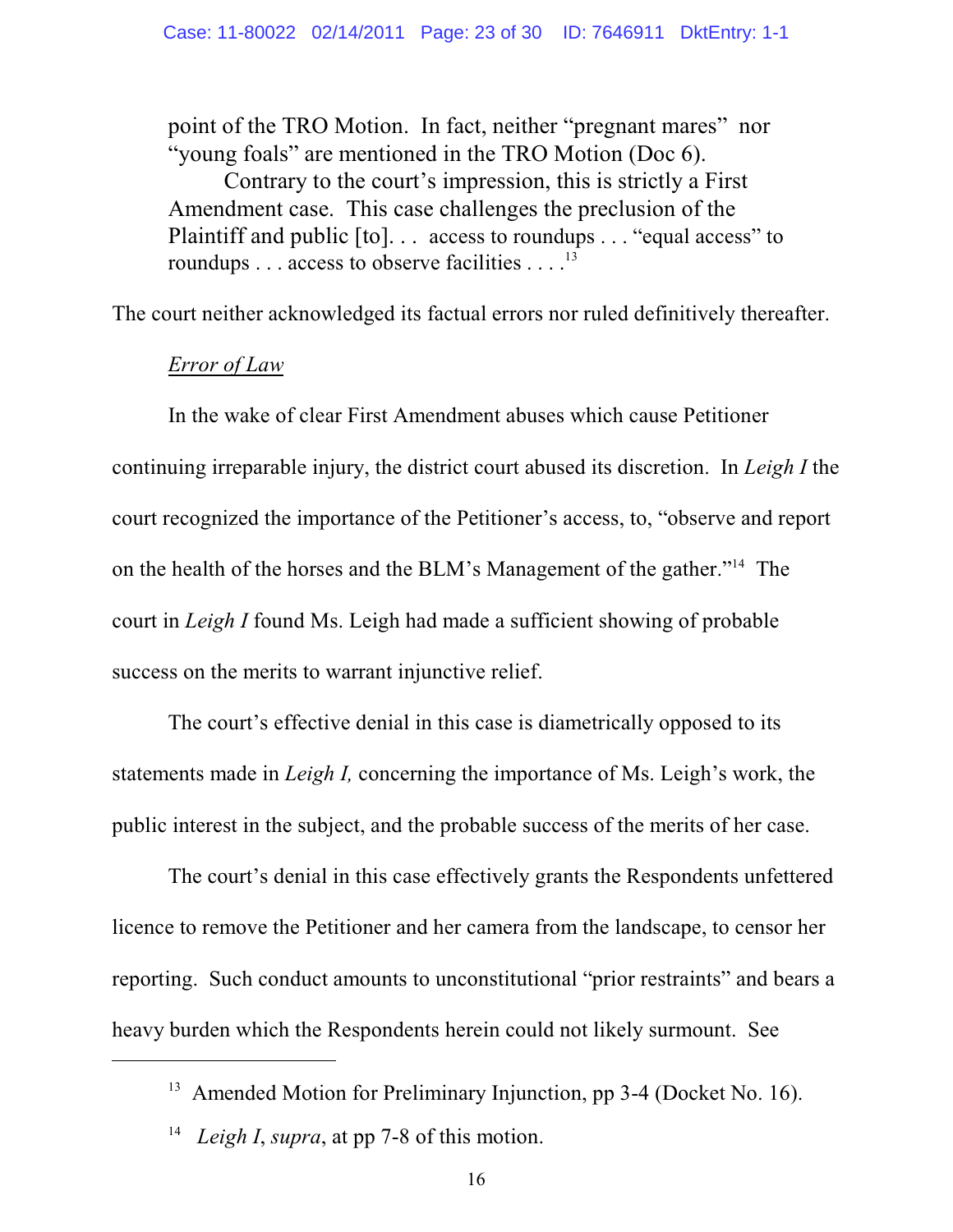authorities, pp. 12-14 herein. In so doing, the district court has given deference to the Respondents not only as to their conduct, but to the Respondents' own opinions on what is or is not constitutional when the Respondents keep the public and journalists at bay. This too, is error. *Porter*, *supra.*

"[t]he loss of First Amendment freedoms, for even minimal periods of time, unquestionably constitutes irreparable injury" for purposes of the issuance of a preliminary injunction.<sup>15</sup>

The court record is replete with specific instances of the Petitioner having been kept afar or completely blocked from view. The court at hearing refused to hear many of these instances because, although "mootness" was raised, the court nevertheless believed other instances of the Respondents' repetitive efforts, whether occurring prior or subsequent to the filing of the Preliminary Injunction Motion, were somehow irrelevant, even to "mootness." The Petitioner filed her "offer of proof" of the relevance of the offered (but excluded) testimony.<sup>16</sup>

A preliminary injunction is warranted when a moving party can demonstrate that (1) they are likely to succeed on the merits, (2) they are likely to suffer irreparable harm in the absence of preliminary relief, (3) the balance of equities

<sup>&</sup>lt;sup>15</sup> Elrod v. Burns, 427 U.S. 347, 373, 96 S. Ct. 2673, 49 L. Ed. 2d 547 (1976); see also *SOC, Inc. v. County of Clark*, 152 F. 3d 1136, 1148 (9th Cir.1998); *Sammartano v. First Judicial District Court, in and for County of Carson City*, 303 F.3d 959 (9<sup>th</sup> Cir. 2002).

<sup>&</sup>lt;sup>16</sup> The "offer of proof" is contained in the Petitioner's Post Hearing brief, Docket No. 39.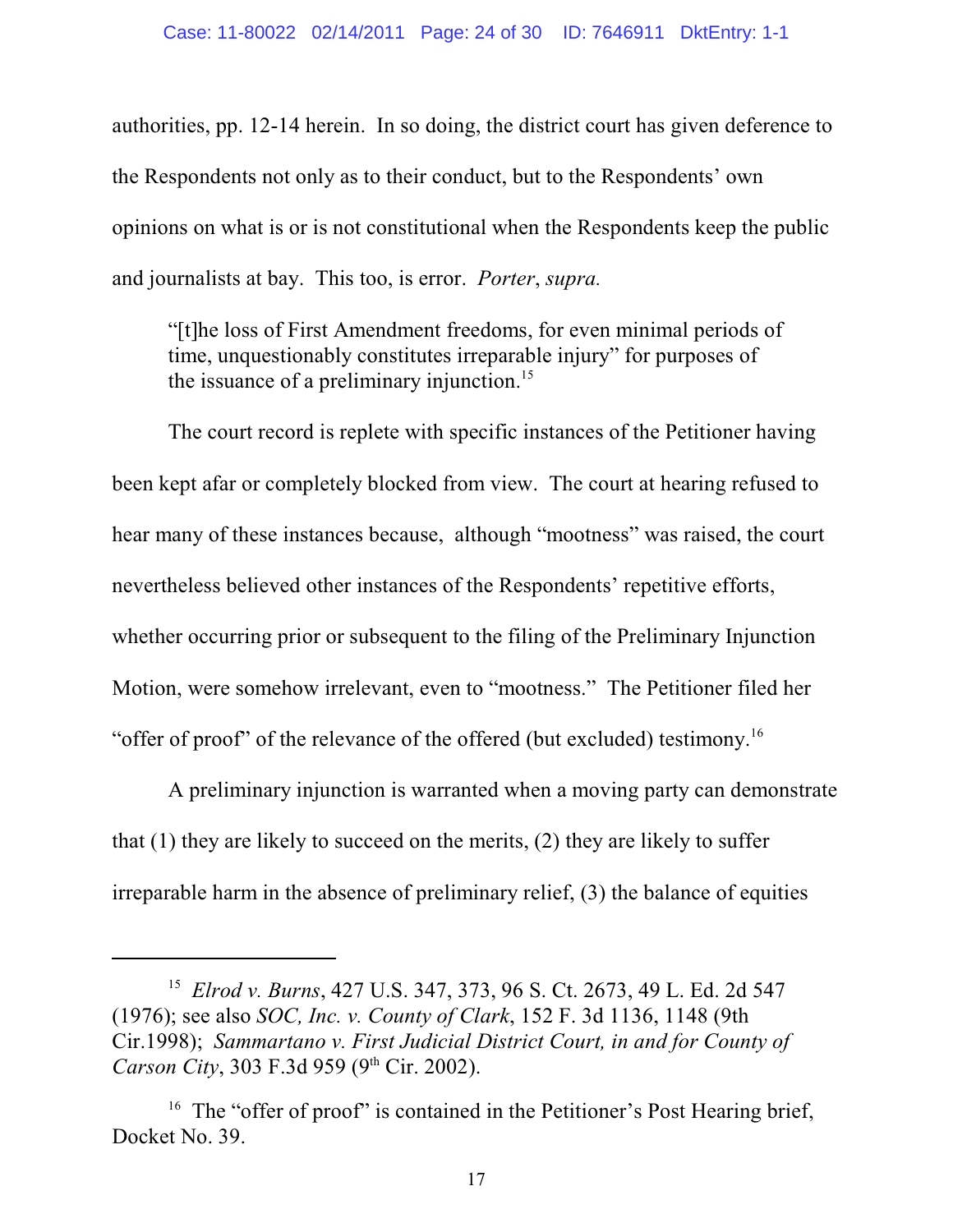tips in their favor, and  $(4)$  an injunction is in the public interest.<sup>17</sup>

 This Court follows this traditional inquiry and also uses its "serious questions" test when applied to *Winter's* four part criteria.<sup>18</sup>

*Irreparable Harm* Irreparable harm to the Petitioner is clearly outlined herein. "[t]he loss of First Amendment freedoms, for even minimal periods of time, unquestionably constitutes irreparable injury . . . ." *Elrod*, *supra*.

*Likelihood of Success* The Petitioner's strongest argument is that she's repeatedly stripped of her constitutional freedoms by being kept away. Her preclusion not only affects the Petitioner adversely, the public loses where she is denied the opportunity to observe and report. This *is* the constitutional violation.

So long as the district court follows prevailing authority and allows the evidence, the Petitioner's likelihood of success remains probable. The authorities against this type censorship of the press and public are overwhelming. At the very least, "serious questions" going to the merits are raised. *Alliance, supra.*

*Balance of Hardships* The hardship to the Respondents is they must accommodate journalists and the press, allowing them to observe, unfettered, those critical moments when the Respondents interact with the wild horses. The

<sup>&</sup>lt;sup>17</sup> Winter v. Natural Resources Defense Council, 555 U.S. 7, 129 S. Ct. 365, 172 L. Ed. 2d 249 (2008)

<sup>&</sup>lt;sup>18</sup> Alliance For The Wild Rockies v. Cottrell, <u>F. 3d</u> \_\_\_, 2011 WL 208360 (9<sup>th</sup> Cir. 2011)(en banc).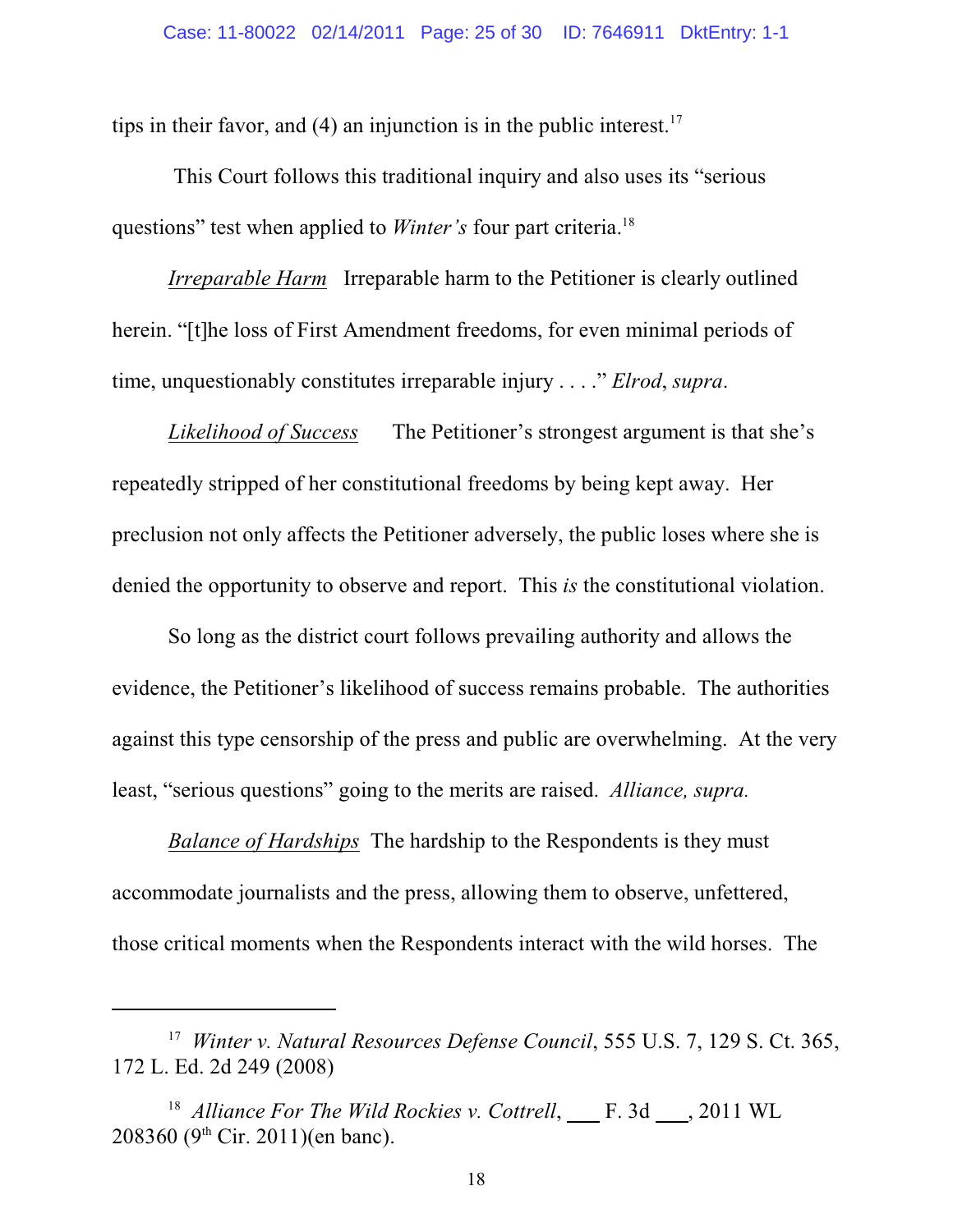Respondents previously accommodated the press until Ms. Leigh published her material, after which, she was foreclosed from the process.

The Respondents selectively allow others including young children, to stand alongside the wild horse traps during "capture" moments. How would the journalist cause a safety issue compared with these young children? Also, how is it burdensome to allow the press and public into facilities to view the condition of the horses and how they are maintained by their stewards, the Respondents?

The hardship to Ms. Leigh is clear and overwhelming. Once removed she's foreclosed from reporting the very activity she came to observe. She's stripped of her constitutional freedoms in each instance where she and her camera are removed.

Ms. Leigh can never recoup those moments when she was denied freedoms which the drafters of the First Amendment promised her. One never knows what the future brings or where the next opportunity lies for journalists who are able to observe and report newsworthy matters. When denying access, the Respondents remove these opportunities to press members and journalists, many of whom still have that *gleam in their eye* for the next big story.

*Public Interest* This analysis requires consideration of whether there exists some critical public interest that would be injured by the grant of preliminary relief." *Cal. Pharmacists Ass'n v. Maxwell-Jolly,* 596 F.3d 1098, 1114-15 (9th

19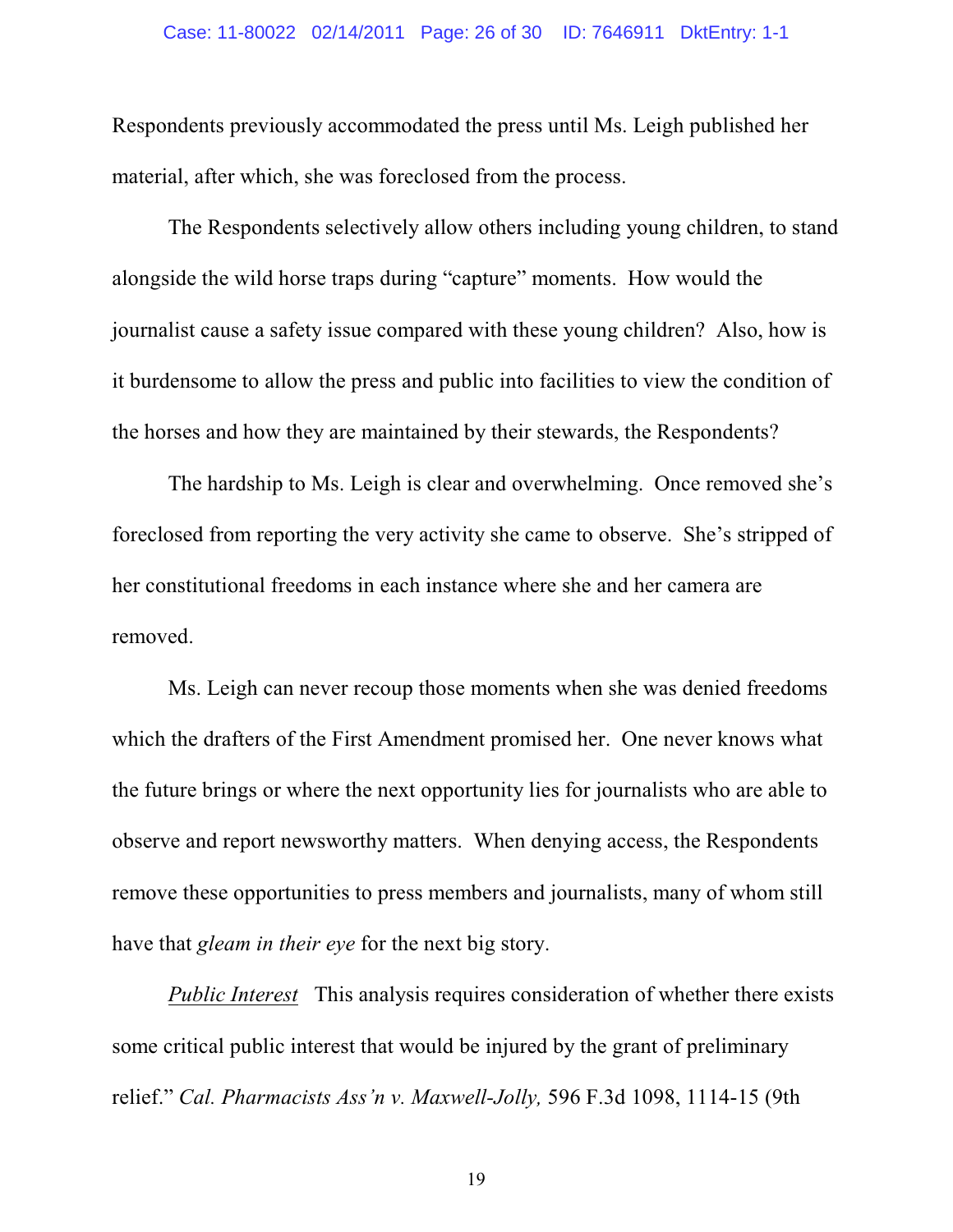Cir.2010) (internal quotations omitted).

The benefits of allowing public and press observation of how government functions is significant. The strongest benefit to allowing such access is to foster the public's protection against the government's censorship of information.

> [at its core, the prior restraint doctrine is linked to the core aversion to censorship that the First Amendment embodies. Prior restraints are simply repugnant to the basic values of an open society.<sup>19</sup>

In this specific instance, the handling of America's wild horses that are

supposedly "protected" by an act of Congress, has significant newsworthy interest.

One need only look through the internet to see its popularity, even in foreign

countries where others are enamored with America's settling of the west. The

subject matter is newsworthy and timely.

# **CONCLUSION**

For these reasons, Petitioner requests the Court allow an immediate appeal.

Respectfully, this  $13<sup>th</sup>$  day of February 2011.

LAW OFFICE OF GORDON M. COWAN Reno, Nevada

/S/

<sup>&</sup>lt;sup>19</sup> Smoller and Nimmer on Freedom of Speech, Vol II, § 15.10 (2010). See also, *Levine v. U.S. Dist. Court for Cent. Dist. of California*, 764 F. 2d 590, 595  $(9<sup>th</sup> Cir. 1985)$ .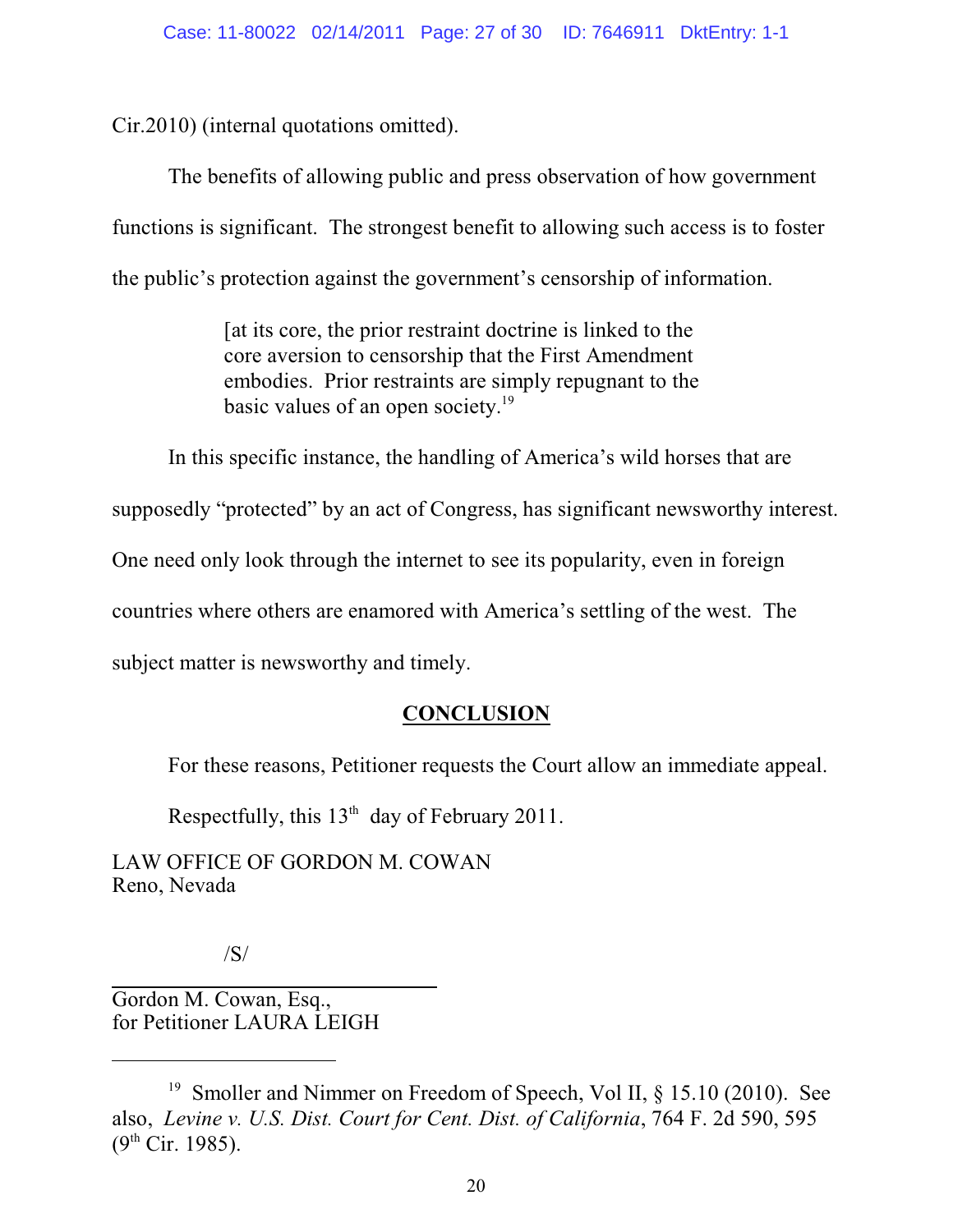# **CERTIFICATE OF COMPLIANCE**

I certify that pursuant to Circuit Rule  $32(a)(7)(c)$  the Motion herein is proportionately spaced, has a typeface of 14 points in Roman style type and

contains 4,721 words exclusive of tables and certificates.

LAW OFFICE OF GORDON M. COWAN Reno, Nevada

/S/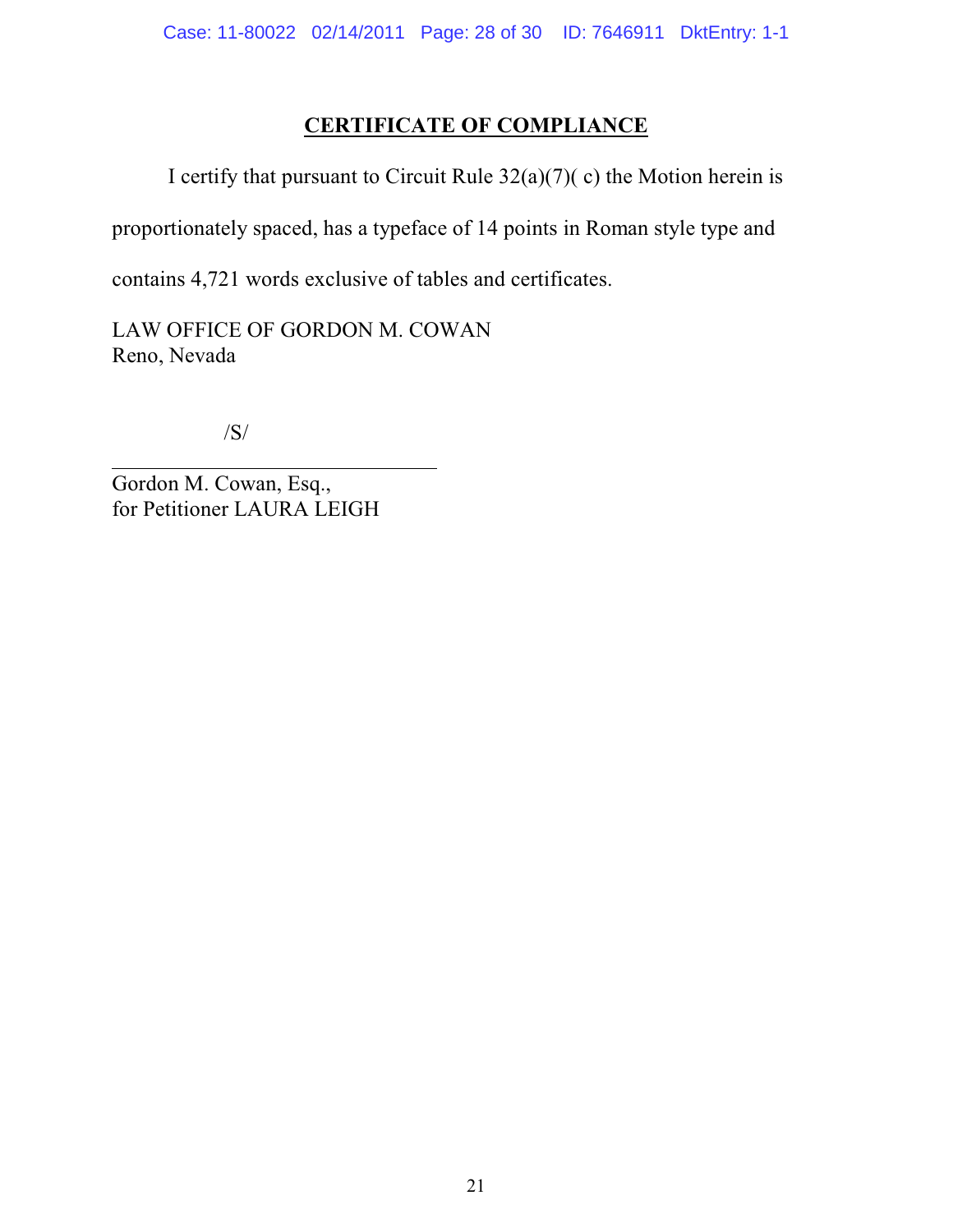# **STATEMENT OF RELATED CASES**

Petitioner LAURA LEIGH is not aware of any related cases pending in this Court, pursuant to Ninth Circuit Rule 28-2.6.

The Petitioner believes in January 2011 this Court heard and submitted a

somewhat similar matter involving the same Respondents, concerning the Twin

Peaks wild horse roundup. See, Ninth Circuit Docket No. 10-16715. That case

however, does not address constitutional, First Amendment concerns.

LAW OFFICE OF GORDON M. COWAN Reno, Nevada

/S/